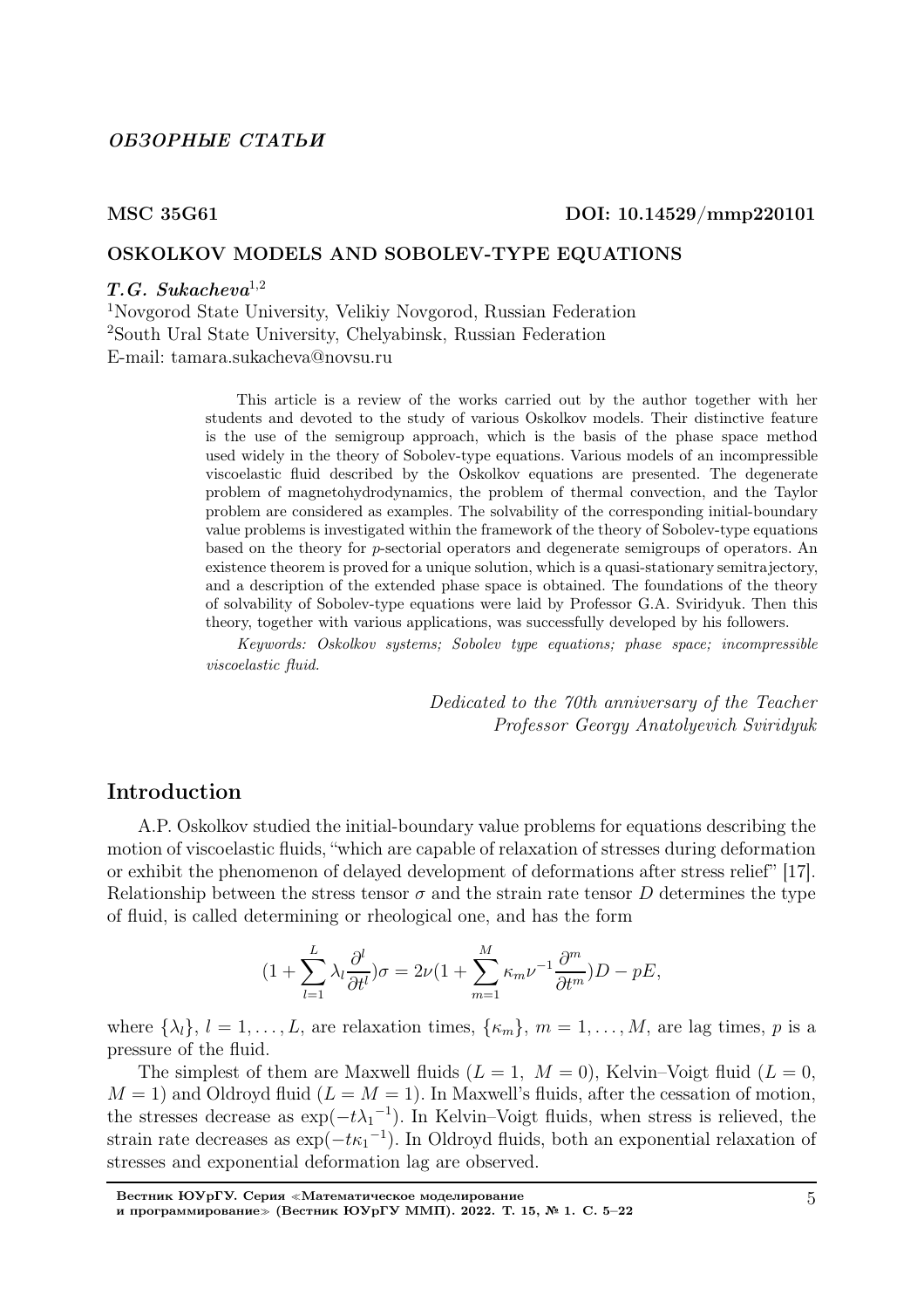As a result of substitution of the corresponding rheological ratio in equations of motion for an incompressible fluid

$$
u_t + (u \cdot \nabla)u = \nabla \sigma + f, \quad \nabla \cdot u = 0,
$$

the work [15] obtains a system, which is a generalization of the famous system of Navier– Stokes equations [12], to which the obtained system is reduced when  $L = M = 0$ .

A.P. Oskolkov (see [16, 19]) investigated solvability of an initial-boundary value problem in Holder and Sobolev spaces in the cylinder  $\Omega \times (0,T)$ 

$$
u(x, 0) = u_0(x), \ x \in \Omega, \qquad u(x,t) = 0, \ (x,t) \in \partial\Omega \times (0,T),
$$

for the linear equation

$$
(\lambda - \nabla^2)u_t = \nu \nabla^2 u - \nabla p + f, \quad \nabla \cdot u = 0.
$$

Here  $\nu$  is a positive parameter,  $\lambda > -\lambda_1$  ( $\lambda_1$  is the smallest eigenvalue of the spectral problem  $-\nabla^2 v + \nabla p = \lambda v, \nabla \cdot v = 0, v = 0$  on  $\partial \Omega$ ).

The works [15, 16] investigate the solvability of an initial-boundary value problem for the "quasi-linear" system of equations

$$
(\lambda - \nabla^2)u_t = \nu \nabla^2 u - (u \cdot \nabla)u - \nabla p + f, \quad \nabla \cdot u = 0,
$$

in the cylinder  $\Omega \times (0,T)$ ,  $\Omega \subset \mathbb{R}^n$ ,  $n = 2,3,4$ , for  $\lambda > -\lambda_1$  in the space  $L^2(\Omega)$ .

Further, A.P. Oskolkov together with his students (see, for example, [18]) establishes the theory of global solvability of initial-boundary value problems for flows of Oldroyd fluids  $(n = 2)$  and Kelvin–Voigt fluids  $(n = 3)$  on  $[0, \infty)$ , on the basis of which the theory of attractors and dynamical systems generated by these initial-boundary value problems arose. A.P. Oskolkov together with his students obtained global a priori estimates on the semiaxis  $\mathbb{R}_+$  for solutions to the equations of motion of Oldroyd fluids and Kelvin–Voigt fluids.

In [20], the equation of motion of Kelvin–Voigt fluids was reduced to the operator equation

$$
Lu = Mu + F(u) + f(t), \ t \in \mathbb{R}_+,
$$

for which a number of non-local problems were investigated.

Previously, using the phase space method, we investigated the first initial-boundary value problem for the equations obtained by Oskolkov that describe the motion of viscoelastic incompressible Kelvin–Voigt fluids of various orders. In an autonomous case, the foundations of such studies were laid in the articles [36,37], while the non-autonomous case was established in [45]. These works were fundamental for the construction of the theory of solvability of the Cauchy problem for a semilinear autonomous and nonautonomous Sobolev-type equation. As applications of these theories, initial-boundary value problems for equations obtained by A.P. Oskolkov were investigated. Therefore, we refer to such equations as "Oskolkov equations". Initial-boundary value problems for the equations of magnetohydrodynamics generated by the Oskolkov equations were investigated in [7, 10] in the autonomous case and in [11] in the non-autonomous case.

Note that all these models were studied within the framework of the theory of solvability of the Cauchy problem for Sobolev-type equations. And now the theory of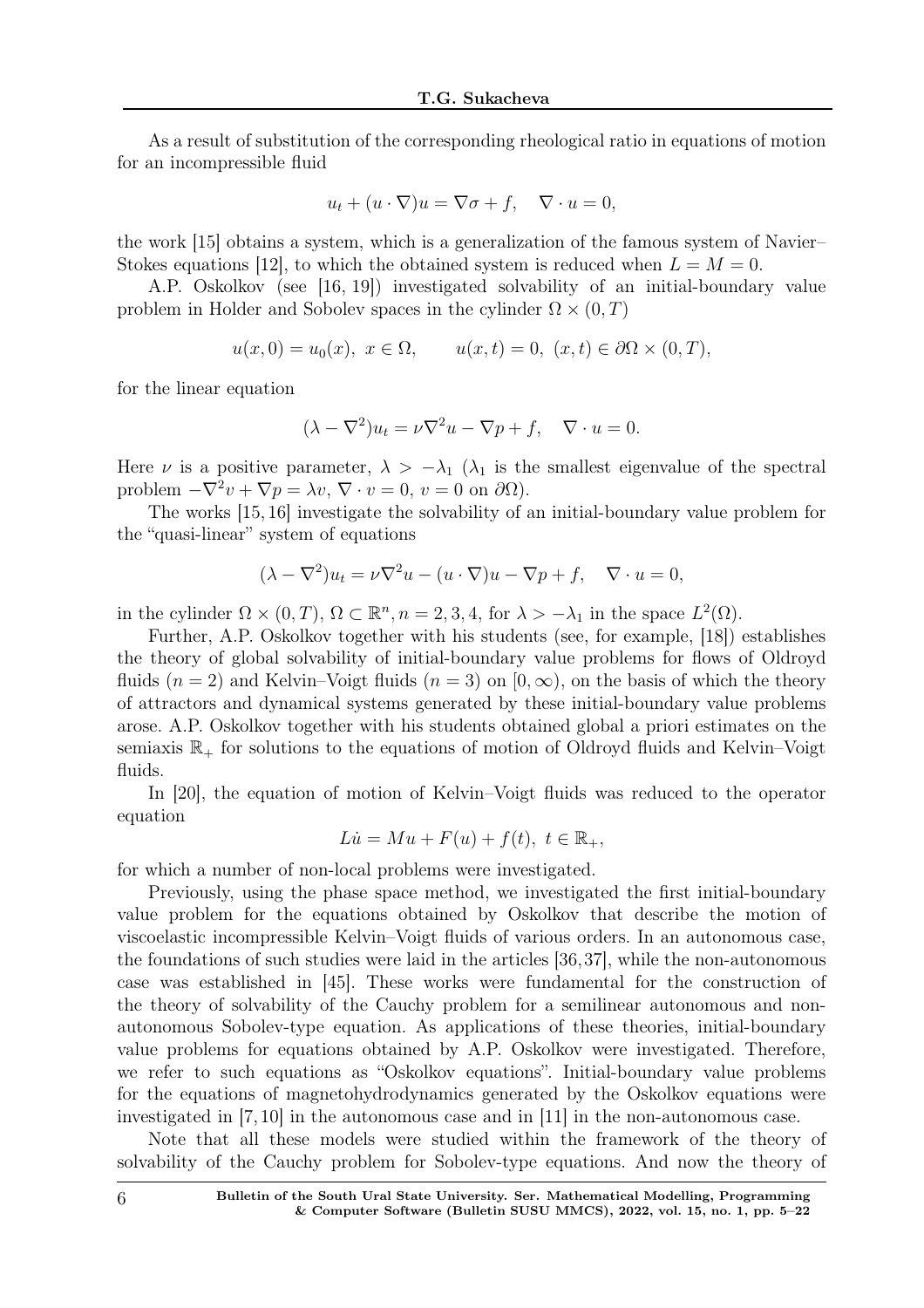such equations is developed in many directions that is confirmed, for example, by the works [4, 48, 50].

This article is a review of the works, which are devoted to the study of various Oskolkov models and carried out by the author together with her students. A distinctive feature of these works is the use of the semigroup approach, which is a base for the phase space method widely used in the theory of Sobolev-type equations.

Therefore, following [11], first of all, we consider one of the problems of magnetohydrodynamics.

## 1. Oskolkov Models in Magnetohydrodynamics

## 1.1. Problem Statement

The system of Oskolkov equations

$$
(1 - \varkappa \nabla^2) v_t = \nu \nabla^2 v - (v \cdot \nabla) v + \sum_{l=1}^K \beta_l \nabla^2 w_l - \frac{1}{\rho} \nabla p - 2\Omega \times v + \frac{1}{\rho \mu} (\nabla \times b) \times b + f^1,
$$
  
\n
$$
\nabla \cdot v = 0, \quad \nabla \cdot b = 0, \quad b_t = \delta \nabla^2 b + \nabla \times (v \times b) + f^2.
$$
  
\n
$$
\frac{\partial w_l}{\partial t} = v + \alpha_l w_l, \ \alpha_l \in \mathbb{R}_-, \ \beta_l \in \mathbb{R}_+, \ l = \overline{1, K},
$$
\n(1)

simulates the flow of an incompressible viscoelastic Kelvin–Voigt fluid [19] of the nonzero order K in the magnetic field of the Earth. Here the vector functions  $v =$  $(v_1(x,t), v_2(x,t), \ldots, v_n(x,t))$  and  $b = (b_1(x,t), b_2(x,t), \ldots, b_n(x,t))$  characterize the fluid velocity and magnetic induction, respectively,  $p = p(x, t)$  is the pressure,  $\varkappa$  is the coefficient of elasticity,  $\nu$  is the coefficient of viscosity,  $\Omega$  is the corner velocity,  $\delta$  is the magnetic viscosity,  $\mu$  is the magnetic permeability,  $\rho$  is the density, and the parameters  $\beta_l$ ,  $l = 1, K$ , determine the time of pressure retardation (delay). The free terms  $f^{1} = (f_{1}^{1}, \ldots, f_{n}^{1}), f_{i}^{1} = f_{i}^{1}(x, t), f^{2} = f^{2}(x, t)$  respond to external effects on the fluid.

Consider the first initial-boundary value problem for system (1)

$$
v(x, 0) = v_0(x), \quad b(x, 0) = b_0(x), \quad w_l(x, 0) = w_{l0}(x), \quad x \in D,
$$
  

$$
v(x, t) = 0, \quad b(x, t) = 0, \quad w_l(x, t) = 0, \quad (x, t) \in \partial D \times \mathbb{R}_+, \quad l = \overline{1, K}
$$
 (2)

under the assumption that  $\mu = 1$  and  $\rho = 1$ . Here  $D \subset \mathbb{R}^n$  is a bounded domain with the boundary  $\partial D$  of the class  $C^{\infty}$ .

Problems similar to problem (1), (2) arise, for example, in mathematical modelling in geophysical sciences [5].

Note that degenerate models of magnetohydrodynamics were previously studied in the works [6,8,32,34]. A distinctive feature of this work is the presence of the vector-functions  $f^{1} = (f_{1}^{1}, \ldots, f_{n}^{1}), f_{i}^{1} = f_{i}^{1}(x, t), f^{2} = f^{2}(x, t)$  in the right part of equation (1). The model of magnetohydrodynamics taking into account various external influences at  $K = 0$  was considered in [9]. The case of  $K > 0$  is investigated for the first time in [11].

Problem (1), (2) is investigated in the framework of the theory of semilinear Sobolevtype equations  $[36, 37]$ . The main tool of the study is the notion of a relative *p*-sectorial operator and the resultant resolving degenerate semigroup of operators [42, 46]. The theorem on the existence of a unique solution to this problem is proved and the description of its extended phase space is obtained.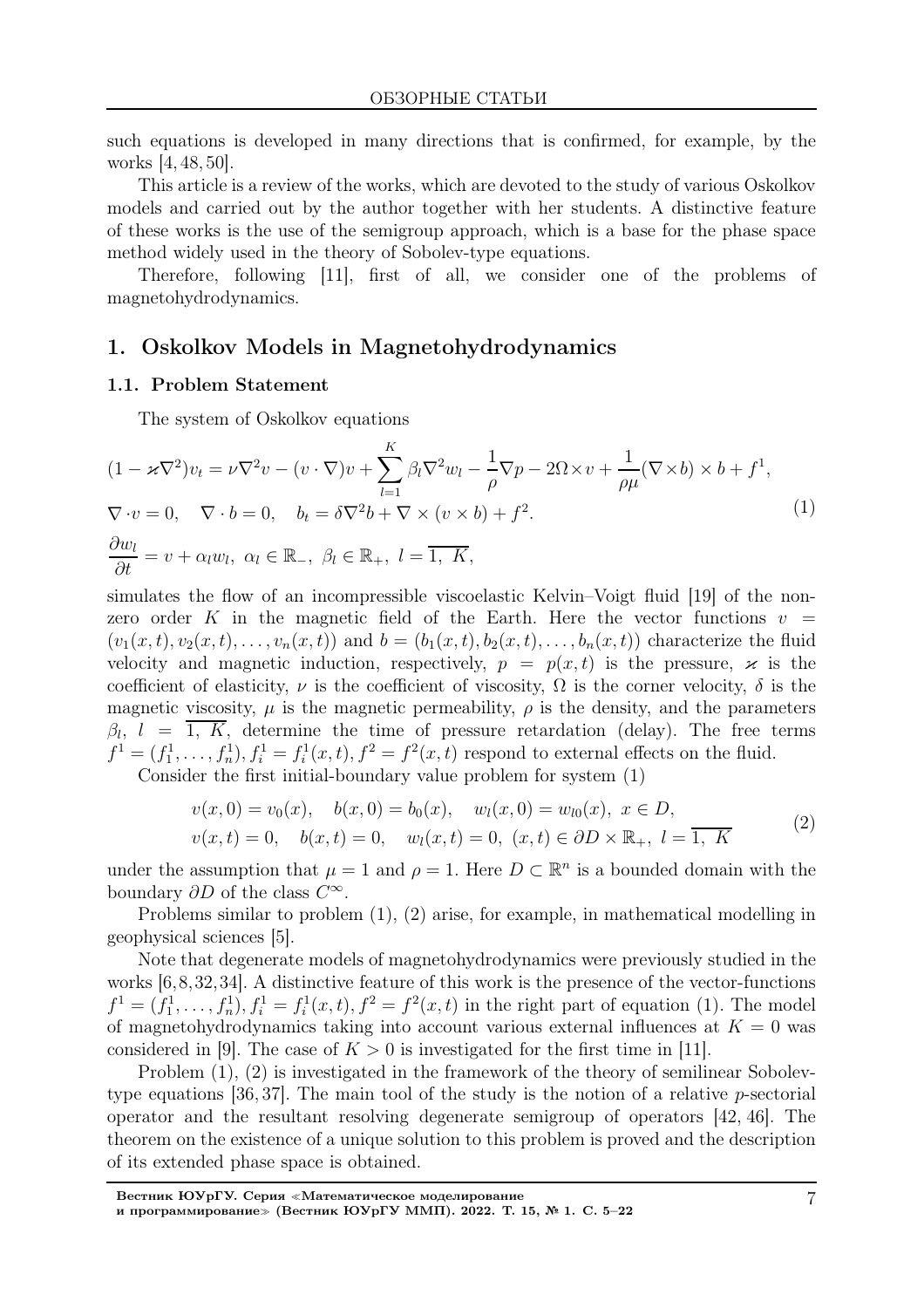This work continues investigations of magnetohydrodynamics models, which were begun in [6,32]. The distinctive feature is the existence of the vector-functions  $f^k =$  $(f_1^k, f_2^k, \ldots, f_n^k)$  in the right part of equations (1).

#### 1.2. Cauchy Problem for Sobolev-Type Equations

Suppose that U and F are Banach spaces, the operator  $L \in \mathcal{L}(\mathcal{U}; \mathcal{F})$ , i.e. L is linear and continuous; the operator  $M : \text{dom } M \to \mathcal{F}$  is linear and closed and, moreover, M is densely defined in  $\mathcal{U}$ , i.e.  $M \in \mathcal{C}l(\mathcal{U};\mathcal{F})$ . Denote  $\mathcal{U}_M = \{u \in \text{dom } M : ||u|| = ||Mu||_{\mathcal{F}} + ||u||_{\mathcal{U}}\}$ . Let the operator  $F \in C^{\infty}(\mathcal{U}_M; \mathcal{F})$ . We suppose that the operator  $F \in C^{\infty}(\mathcal{U}_M; \mathcal{F})$ , and the function  $f \in C^{\infty}(\overline{\mathbb{R}}_+; \mathcal{F}).$ 

Consider the Cauchy problem

$$
u(0) = u_0 \tag{3}
$$

for the semi-linear non-stationary Sobolev-type equation

$$
Li = Mu + F(u) + f(t).
$$
\n<sup>(4)</sup>

By a *local solution* (hereinafter *solution*) to problem  $(3)$ ,  $(4)$  we mean the vectorfunction  $u \in C^{\infty}((0,T); \mathcal{U}_M)$  satisfying equation (4) and such that  $u(t) \to u_0$  at  $t \to 0+$ .

We assume that the operator M is strongly  $(L, p)$ -sectorial [14]. It is well known that under this condition a solution to problem  $(3)$ ,  $(4)$  may be non-unique [41]. Therefore, we seek only solutions to problem  $(3)$ ,  $(4)$ , which are *quasi-stationary semi-trajectories*.

**Definition 1.** Let the space U be splitted into the direct sum  $U = U_0 \oplus U_1$  such that ker  $L \subset \mathcal{U}_0$ . A solution  $u = v + w$  to equation (4), where  $v(t) \in \mathcal{U}_0$ , and  $w(t) \in \mathcal{U}_1$  for all  $t \in (0, T)$ , is called a quasi-stationary semi-trajectory if  $L\dot{v} \equiv 0$ .

Also, it is well known [14] that a solution to problem (3), (4) does not exist for all  $u_0 \in \mathcal{U}_M$ . Therefore, we introduce another definition.

**Definition 2.** The set  $\mathcal{B}^t \subset \mathcal{U}_M \times \bar{\mathbb{R}}_+$  is called an extended phase space of equation (4), if, for any point  $u_0 \in \mathcal{U}_M$  such that  $(u_0, 0) \in \mathcal{B}^0$ , there exists a unique solution to problem (3), (4), and  $(u(t), t) \in \mathcal{B}^t$ .

We consider problem  $(3)$ ,  $(4)$  under the condition that the operator M is strongly  $(L, p)$ -sectorial [14]. It is well known that in this case there exists a solution to this problem not for all  $u_0 \in \mathcal{U}_M$ , and the solution may be non-unique, even if a solution exists. So we introduce two definitions (extended phase space and quasi-stationary semi-trajectory).

It is well known that if the operator M is strongly  $(L, p)$ -sectorial, then  $\mathcal{U} = \mathcal{U}^0 \oplus \mathcal{U}^1$ ,  $\mathcal{F} = \mathcal{F}^0 \oplus \mathcal{F}^1$ , where  $\mathcal{U}^0 = \{ \varphi \in \mathcal{U} : U^t \varphi = 0 \; \exists t \in \mathbb{R}_+ \}, \mathcal{F}^0 = \{ \psi \in \mathcal{F} : F^t \psi = 0 \; \exists t \in \mathbb{R}_+ \}$ are kernels, and  $\mathcal{U}^1 = \{u \in \mathcal{U} : \lim_{t \to 0+} U^t u = u\}, \, \mathcal{F}^1 = \{f \in \mathcal{F} : \lim_{t \to 0+} F^t f = f\}$  are images of the analytic solving semigroups

$$
U^t = \frac{1}{2\pi i} \int_{\Gamma} R^L_{\mu}(M) e^{\mu t} d\mu, \quad F^t = \frac{1}{2\pi i} \int_{\Gamma} L^L_{\mu}(M) e^{\mu t} d\mu
$$

(here  $\Gamma \subset S_{\Theta,a}^L(M)$  is a contour such that  $\arg \mu \to \pm \Theta$  when  $|\mu| \to +\infty$ ) of the linear homogeneous equation

$$
Li = Mu. \tag{5}
$$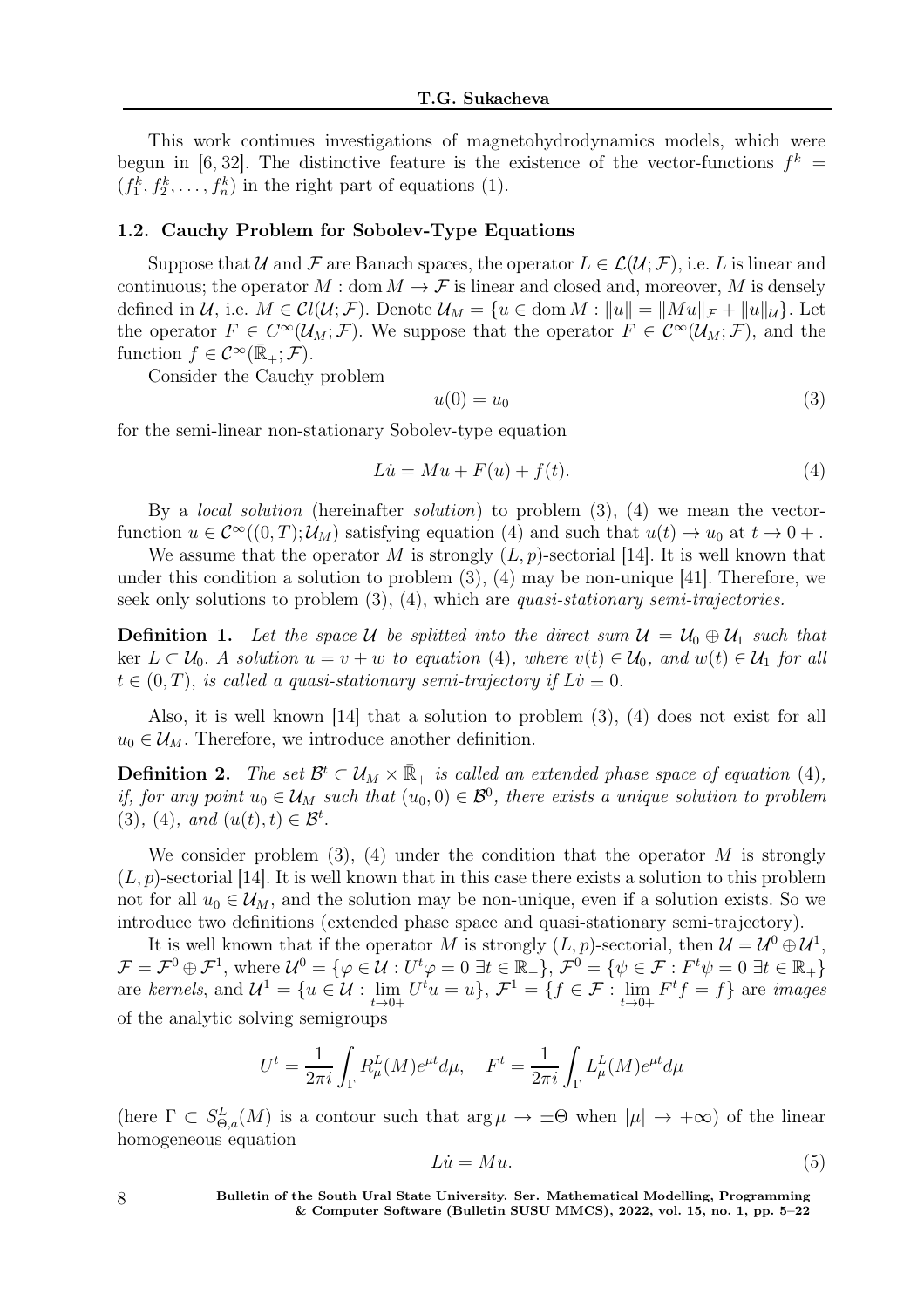Denote by  $L_k(M_k)$  the restriction of the operator  $L(M)$  on  $\mathcal{U}^k(\mathcal{U}^k \cap \text{dom } M)$ ,  $k = 0, 1$ . Then  $L_k: \mathcal{U}^k \to \mathcal{F}^k$ ,  $M_k: \mathcal{U}^k \cap \text{dom } M \to \mathcal{F}^k$ ,  $k = 0, 1$ , and the restrictions  $M_0$  and  $L_1$  of the operators M and L on the spaces  $\mathcal{U}^0 \cap \text{dom } M$  and  $\mathcal{U}^1$ , respectively, are linear continuous operators and have bounded inverse operators.

Therefore, problem (3), (4) is reduced to the equivalent system, which we call the normal form of problem  $(3)$ ,  $(4)$ :

$$
R\dot{u}^0 = u^0 + G(u) + g(t), \quad u^0(0) = u_0^0, \n\dot{u}^1 = Su^1 + H(u) + h(t), \quad u^1(0) = u_0^1,
$$
\n(6)

where  $u^k \in \mathcal{U}^k, k = 0, 1, u = u^0 + u^1$ , the operators  $R = M_0^{-1}L_0, S = L_1^{-1}M_1, G =$  $M_0^{-1}(I-Q)F$ ,  $H = L_1^{-1}QF$ ,  $g = M_0^{-1}(I-Q)f$ ,  $h = L_1^{-1}Qf$ .

Here  $Q \in \mathcal{L}(F) (\equiv \mathcal{L}(F; F))$  is the projector that splits the space F as required.

So we study the quasi-stationary semi-trajectories of equation (4) for which  $R\dot{u}^0 \equiv 0$ . Then we assume that the operator R is bi-splitting, i.e. its kernel ker R and image im R are completed in the space U. Let  $\mathcal{U}^{00} = \text{ker } R$ , and  $\mathcal{U}^{01} = \mathcal{U}^0 \oplus \mathcal{U}^{00}$  be a complement of the subspace  $\mathcal{U}^{00}$ . Then the first equation of normal form (6) is reduced to

$$
R\dot{u}^{01} = u^{00} + u^{01} + G(u) + g(t),\tag{7}
$$

where  $u = u^{00} + u^{01} + u^{1}$ .

**Theorem 1.** Let the operator M be strongly  $(L, p)$ -sectorial, and the operator R be bisplitting. Suppose that there exists a quasi-stationary semi-trajectory  $u = u(t)$  of equation (4). Then  $u = u(t)$  satisfies the relation

$$
0 = u00 + u01 + G(u) + g(t), u01 = const.
$$
 (8)

It is known that under the condition of strong  $(L, p)$ -sectoriality of the operator M, the operator S is sectorial. Therefore, on  $\mathcal{U}^1$ , the operator S generates an analytic semigroup, which we denote by  $\{U_1^t : t \geq 0\}$ , since in reality the operator  $U_1^t$  is a restriction of the operator  $U^t$  on  $\mathcal{U}^1$ .

From the fact that  $\mathcal{U} = \mathcal{U}^0 \oplus \mathcal{U}^1$  it follows that there exists a projector  $P \in \mathcal{L}(\mathcal{U})$ corresponding to this splitting. It is easy to see that  $P \in \mathcal{L}(\mathcal{U}_M)$ . Then the space  $\mathcal{U}_M$ splits into the direct sum  $\mathcal{U}_M = \mathcal{U}_M^0 \oplus \mathcal{U}_M^1$  such that the embedding  $\mathcal{U}_M^k \subset \mathcal{U}^k$ ,  $k = 0, 1$ , is dense and continuous. Further,  $A'_v$  denotes the Frechet derivative at the point  $v \in V$  of the operator A defined on the Banach space  $\mathcal V$ .

**Theorem 2.** Let the operator M be strongly  $(L, p)$ -sectorial, the operator R be bi-splitting, the operator  $F \in C^{\infty}(\mathcal{U}_M; \mathcal{F})$ , and the vector-function  $f \in C^{\infty}(\mathbb{R}_+; \mathcal{F})$ . Suppose that the following conditions hold:

(i) In the neighborhood  $\mathcal{O}_{u_0} \subset \mathcal{U}_M$  of the point  $u_0$ , the following relation takes place:

$$
0 = u_0^{01} + (I - P_R)(G(u^{00} + u_0^{01} + u^1) + g(t)).
$$

(ii) The projector  $P_R \in \mathcal{L}(\mathcal{U}_M^0)$ , and the operator  $I + P_R G'_{u_0^0} : \mathcal{U}_M^{00} \to \mathcal{U}_M^{00}$  is the topological linear isomorphism  $(\mathcal{U}_M^{00} = \mathcal{U}_M \cap \mathcal{U}^{00})$ .

(iii) For the analytic semigroup  $\{U_1^t : t \geq 0\}$ , the following condition holds:

$$
\int_0^\tau \|U_1^t\|_{\mathcal{L}(U^1;U_M^1)} dt < \infty \quad \forall \tau \in \mathbb{R}_+.\tag{9}
$$

Вестник ЮУрГУ. Серия <sup>≪</sup>Математическое моделирование

и программирование<sup>≫</sup> (Вестник ЮУрГУ ММП). 2022. Т. 15, № 1. С. 5–22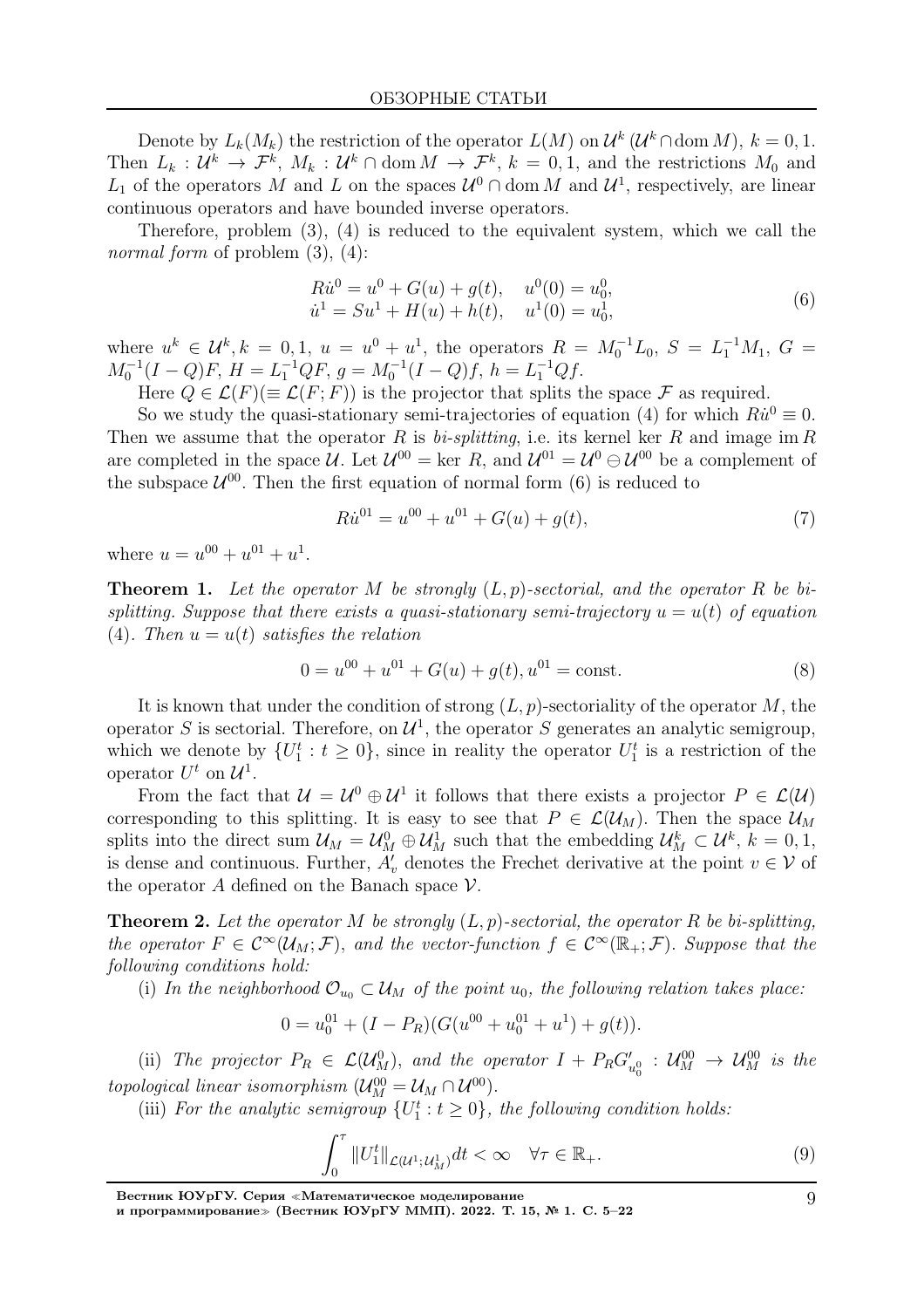Then there exists a unique solution to problem  $(3)$ ,  $(4)$ , which is a quasi-stationary semitrajectory.

**Remark 1.** For ordinary analytic semigroups having the estimate  $||U_1^t||_{\mathcal{L}(U_1^1;U_M^1)} < \text{const}/t$ , condition (9) is not satisfied. Denote by  $\mathcal{U}^1_\alpha = [\mathcal{U}^1; \mathcal{U}^1_M]_\alpha$ ,  $\alpha \in [0, 1]$ , an interpolation space constructed by the operator S. In Theorem 2, the condition  $F \in C^{\infty}(\mathcal{U}_M^1; \mathcal{F})$  is completed by condition  $H \in C^{\infty}(\mathcal{U}_M^1; \mathcal{U}_\alpha^1)$ , and the condition (9) is replaced by

$$
\int_{0}^{\tau} ||U_1^t||_{\mathcal{L}(U^1;U^1_{\alpha})} dt < \infty, \ \tau \in \mathbb{R}_+.
$$
\n(10)

Then the statement of Theorem 2 does not change.

Now let  $\mathcal{U}_k$  and  $\mathcal{F}_k$  be Banach spaces, the operators  $A_k \in \mathcal{L}(\mathcal{U}_k, \mathcal{F}_k)$ , and the operators  $B_k$ : dom  $B_k \to \mathcal{F}$  be linear and closed with domains of definitions dom  $B_k$  dense in  $\mathcal{U}_k$ ,  $k = 1, 2$ . Let us construct the spaces  $\mathcal{U} = \mathcal{U}_1 \times \mathcal{U}_2$ ,  $\mathcal{F} = \mathcal{F}_1 \times \mathcal{F}_2$  and the operators  $L = A_1 \otimes A_2$ ,  $M = B_1 \otimes B_2$ . By construction, the operator  $L \in \mathcal{L}(\mathcal{U}; \mathcal{F})$ , and the operator  $M : \text{dom } M \to \mathcal{F}$  is linear, closed and densely defined, dom  $M = \text{dom } B_1 \times \text{dom } B_2$ .

**Theorem 3.** Let the operators  $B_k$  be strongly  $(A_k, p_k)$ -sectorial,  $k = 1, 2$  and  $p_1 \geq p_2$ . Then the operator M is strongly  $(L, p_1)$ -sectorial.

### 1.3. Reduction to Abstract Cauchy Problem

In order to reduce problem  $(1)$ ,  $(2)$  to problem  $(3)$ ,  $(4)$ , we move from system  $(1)$  to the system

$$
(1 - \varkappa \nabla^2) v_t = \nu \nabla^2 v - (v \cdot \nabla) v + \sum_{l=1}^K \beta_l \nabla^2 w_l - \bar{p} - 2\Omega \times v + (\nabla \times b) \times b + f^1,
$$
  
\n
$$
\nabla (\nabla \cdot v) = 0, \quad \nabla (\nabla \cdot b) = 0, \quad b_t = \delta \nabla^2 b + \nabla \times (v \times b) + f^2,
$$
  
\n
$$
\frac{\partial w_l}{\partial t} = v + \alpha_l w_l, \ \alpha_l \in \mathbb{R}_-, \ \beta_l \in \mathbb{R}_+, \ l = \overline{1, K}.
$$
\n(11)

Now we are interested in solvability of (11), (2). Following the works [14, 43], we introduce the spaces  $H^2_\sigma$ ,  $H^2_\pi$ ,  $H_\sigma$  and  $H_\pi$ . Here  $H^2_\sigma$  and subspaces of solenoid functions in the  $T_2^2(D))^n \cap$  $\cap (W_2^1(D))^n$  and  $(L_2(D))^n$ , respectively, and  $\mathbf{H}^2_\pi$  and  $\mathbf{H}_\pi$  are their orthogonal (in sense  $H_{\sigma}$  are of  $(L_2(D))^n$  complements. Denote by  $\Sigma$  the orthoprojector on  $H_{\sigma}$ , and denote its restriction on the space  $(W_2^2(D))^n \cap (\overset{\circ}{W}_2^1(D))^n$  by  $\Sigma$  also. Let  $\Pi = \mathbb{I} - \Sigma$ . By the equality  $A = \nabla^2 E_n : H^2_\sigma \oplus H^2_\pi \to H_\sigma \oplus H_\pi$ , where  $E_n$  is the unit matrix of the order n, we define a linear continuous matrix operator with the discrete finite-time spectrum  $\sigma(A) \subset \mathbb{R}$ condensing only on  $-\infty$ . The formula  $B_v : v \to \nabla(\nabla \cdot v)(B_b : b \to \nabla(\nabla \cdot b))$  gives a linear continuous surjective operator  $B_v(B_b) : \mathbf{H}^2_\sigma \oplus \mathbf{H}^2_\pi \to \mathbf{H}_\pi$  with the kernel ker  $B_v = B_b = \mathbf{H}^2_\sigma$ . Using the natural isomorphism of the direct sum and the Cartesian product of Banach spaces, we introduce the spaces  $U_{10} = H_{\sigma}^2 \times H_{\pi}^2 \times H_p$ ,  $\mathcal{F}_{10} = H_{\sigma} \times H_{\pi} \times H_p$ , where  $\mathbf{H}_{p}=\mathbf{H}_{\pi};\,\mathcal{U}_{1i}=\mathbf{H}^{2}\cap% \mathbf{H}^{2}$ ◦  $\mathbf{H}^1 = \mathbf{H}^2_{\sigma} \times \mathbf{H}^2_{\pi}$ ,  $\pi \mathcal{F}_{1i} = \mathbf{L}_2 = \mathbf{H}_{\sigma} \times \mathbf{H}_{\pi}$ ,  $i = \overline{1, K}$ . Then we arrive at the spaces  $\mathcal{U}_1 = \bigoplus_{l=0}^K \mathcal{U}_{1l}, \mathcal{F}_1 = \bigoplus_{l=0}^K \mathcal{F}_{1l}.$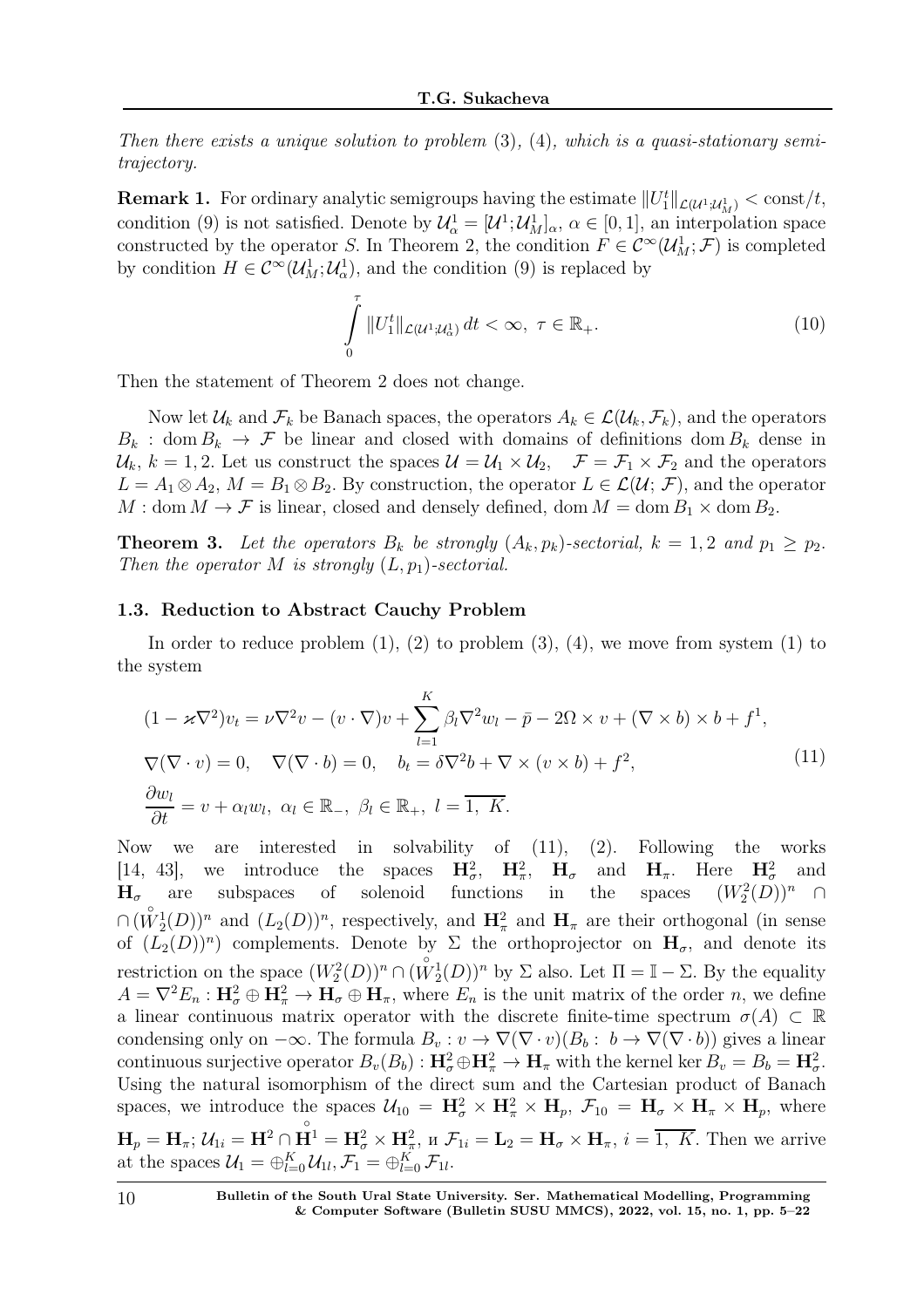The operators  $A_1$  and  $B_1$  are defined by the formulas  $A_1 = \text{diag}[\hat{A_1}, E_k]$ , where

$$
\hat{A}_1 = \begin{pmatrix} \check{A}_1 & O \\ O & O \end{pmatrix}, \quad \check{A}_1 = \begin{pmatrix} \Sigma(\mathbb{I} - \lambda A)\Sigma & \Sigma A(\mathbb{I} - \lambda A)\Pi \\ \Pi(\mathbb{I} - \lambda A)\Sigma & \Pi A(\mathbb{I} - \lambda A)\Pi \end{pmatrix};
$$

 $B_1 = (B_1^{ij})$  $j_{i,j=1}^{ij}$ , where

$$
B_1^{11} = \begin{pmatrix} \nu \Sigma A & \nu \Sigma A & O \\ \nu \Pi A & \nu \Pi A & -\mathbb{I} \\ O & B & O \end{pmatrix}, \quad B_1^{12} = \begin{pmatrix} \beta_1 \Sigma A & \dots & \beta_K \Sigma A \\ \beta_1 \Pi A & \dots & \beta_K \Pi A \\ O & \dots & O \end{pmatrix}.
$$

In the matrix  $B_1^{11}, B = \nabla(\nabla \cdot v) - \nabla(\nabla \cdot b) = B_v - B_b$ . The matrix  $B_1^{21}$  contains K rows of the form  $(\mathbb{I}, \mathbb{I}, O), B_1^{22} = \text{diag} [\alpha_1, \dots, \alpha_K].$ 

**Remark 2.** Denote by  $A_{\sigma}$  the restriction of  $\Sigma A$  on  $\mathbf{H}_{\sigma}^2$ . According to Solonnikov-Vorovich–Yudovich theorem, the spectrum  $\sigma(A_{\sigma})$  is real, discrete, finite-time, and condenses only on  $-\infty$ .

**Theorem 4.** i) The operators  $A_1$ ,  $B_1$  belong to  $\mathcal{L}(\mathcal{U}_1; \mathcal{F}_1)$  and if  $\varkappa^{-1} \notin \sigma(A)$ , then the operator  $A_1$  is bi-splitting, ker  $A_1 = \{0\} \times \{0\} \times \mathbf{H}_p \times \{0\} \times \ldots \times \{0\}$ , im  $A_1 = \mathbf{H}_{\sigma} \times \mathbf{H}_{\pi} \times$ 

 $\overbrace{K}$  ${0} \times \mathcal{F}_1 \times \mathcal{F}_2 \times \ldots \times \mathcal{F}_K.$ ii) If  $\lambda^{-1} \notin \sigma(A) \cup \sigma(A_{\sigma})$ , then the operator  $B_1$  is  $(A_1, 1)$ -bounded.

**Remark 3.** The concept of a  $(L, p)$ -bounded operator can be found, for example, in [14].

Next, we set  $\mathcal{U}_2 = \mathcal{F}_2 = L_2(D)$  and define the linear closed and densely defined operator  $B_2$  by the equality  $B_2 = \delta \nabla^2$ : def  $B_2 \to \mathcal{F}_2$ , dom  $B_2 = W_2^2(D) \cap$  $\overset{\circ}{W}_2^1(D)$ . Let  $A_2 \equiv \mathbb{I}.$ 

**Theorem 5.** The operator  $B_2$  is strongly  $A_2$ -sectorial.

Let  $\mathcal{U} = \mathcal{U}_1 \times \mathcal{U}_2$ ,  $\mathcal{F} = \mathcal{F}_1 \times \mathcal{F}_2$ . The vector u of the space U has the form  $u = \text{col}(u_{\sigma}, u_{\pi}, u_p, w_1, \dots, w_K, u_b)$ , where  $\text{col}(u_{\sigma}, u_{\pi}, u_p, w_1, \dots, w_K) \in \mathcal{U}_1$ , and  $u_b \in \mathcal{U}_2$ ,  $u_b = (b_\sigma, b_\pi), b_\sigma \in \mathbb{H}^2_\sigma$ ,  $b_\pi \in \mathbb{H}^2_\pi$ . The vector  $f \in \mathcal{F}$  has a similar form. The operators L and M are defined by the equalities  $L = A_1 \otimes A_2$  and  $M = B_1 \otimes B_2$ . The operator L belongs to  $\mathcal{L}(\mathcal{U};\mathcal{F})$ , and the operator  $M: \text{ dom } M \to \mathcal{F}$  is linear, closed and densely defined, dom  $M = U_1 \times$  dom  $B_2$ .

**Theorem 6.** Let  $\kappa^{-1} \notin \sigma(A)$ , then the operator M is strongly  $(L, 1)$ -sectorial.

We proceed to the construction of a nonlinear operator  $F$ . Represent

$$
F=F_1\otimes F_2,
$$

where

$$
F_1 = F_1(u_\sigma, u_\pi, b) = col(-\Sigma(((u_\sigma + u_\pi) \cdot \nabla)(u_\sigma + u_\pi) - 2\Omega \times (u_\sigma + u_\pi) + (\nabla \times b) \times b + f^1),
$$
  
-
$$
\Pi(((u_\sigma + u_\pi) \cdot \nabla)(u_\sigma + u_\pi) - 2\Omega \times (u_\sigma + u_\pi) + (\nabla \times b) \times b + f^1), \underbrace{0, \dots, 0}_{K+1}),
$$

Вестник ЮУрГУ. Серия <sup>≪</sup>Математическое моделирование и программирование<sup>≫</sup> (Вестник ЮУрГУ ММП). 2022. Т. 15, № 1. С. 5–22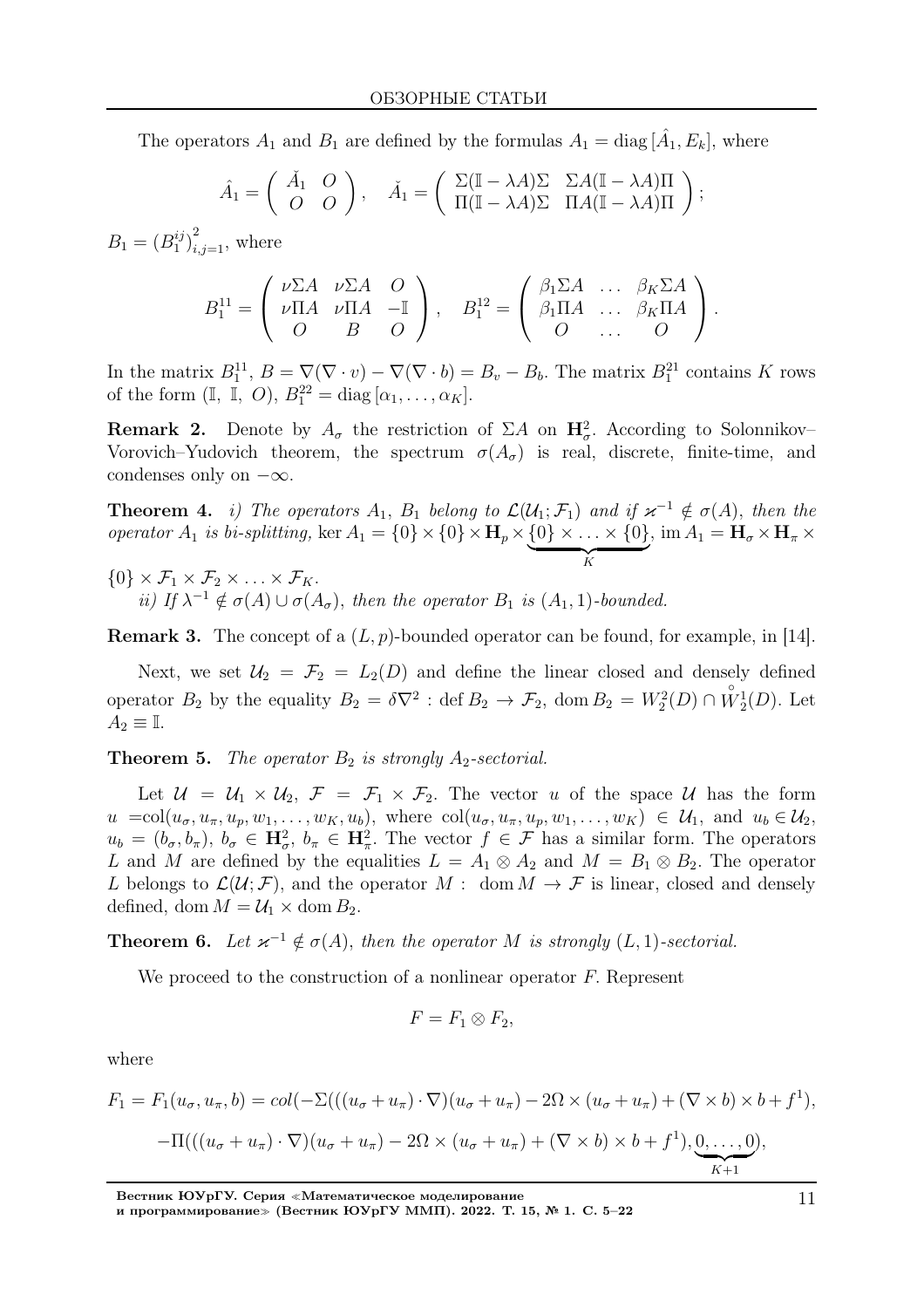$$
F_2 = F_2(u_\sigma, u_\pi, b) = \nabla \times ((u_\sigma + u_\pi) \times b) + f^2.
$$

In our case,  $\mathcal{U}_M = \mathcal{U}_1 \times \text{dom } B_2$  (due to the continuity of the operator  $B_1$ ).

**Theorem 7.** The operator F belongs to  $C^{\infty}(\mathcal{U}_M; \mathcal{F})$ .

Therefore, the reduction of  $(1)$ ,  $(2)$  to  $(3)$ ,  $(4)$  is finished. Further, we identify these problems. Now we check the conditions of Theorems 1 and 2.

#### 1.4. Existence Theorem for Unique Solution in Oskolkov Model

By virtue of Theorem 6 and results of Paragraph 3.1 of the work [14], there exists an analytic semigroup  $\{U^t : t \in \mathbb{R}_+\}$  of the resolving operators of equation (5), which in this case is represented naturally in the form  $U^t = V^t \times W^t$ , where  $V^t(W^t)$  is the restriction of the operator  $U^t$  on  $\mathcal{U}_1(\mathcal{U}_2)$ . Since  $B_2$  is sectorial,  $W^t = \exp(tB_2)$ , it follows that the kernel of this semigroup  $W^{\circ} = \{0\}$ , and the image  $W^1 = U_2$ .

Consider the semigroup  $\{V^t: t \in \mathbb{R}_+\}$ . By virtue of Theorems 4 and 6 and results of Paragraph 3.1 of the work [14], this semigroup is extended to the group  $\{V^t: t \in \mathbb{R}\}.$  Its kernel  $\mathcal{V}^0 = \mathcal{U}^{00}_1 \oplus \mathcal{U}^{01}_1$ , where  $\mathcal{U}^{00}_1 = \{0\} \times \{0\} \times \mathbf{H}_p \times \{0\} \times \ldots \times \{0\} (= \ker A_1$  due to Theorem 5), and  $\mathcal{U}_1^{01} = \Sigma A_{\varkappa}^{-1} A_{\varkappa\pi}^{-1} [\mathbf{H}_{\pi}^2] \times \mathbf{H}_{\pi}^2 \times \{0\} \times \ldots \times \{0\}$  $\overbrace{K+1}$ . Here  $A_{\varkappa} = \mathbb{I} - \varkappa A, A_{\varkappa \pi}$  is

the restriction of the operator  $\Pi A_{\varkappa}^{-1}$  on  $\mathbf{H}_{\pi}$ . It is well known that if  $\varkappa^{-1} \notin \sigma(A) \cup \sigma(A_{\sigma}),$ then the operator  $A_{\varkappa\pi}: \mathbf{H}_{\pi} \to \mathbf{H}_{\pi}^2$  is a topological linear isomorphism [14]. Denote by  $\mathcal{U}_1^1$ the image  $\mathcal{V}^1$ . Then, due to the strong  $(A_1, 1)$ -sectoriality of the operator  $B_1$ , the space  $\mathcal{U}_1$ decomposes into the direct sum of the subspaces  $\mathcal{U}_1 = \mathcal{U}_1^{00} \oplus \mathcal{U}_1^{01} \oplus \mathcal{U}_1^1$ . 1

Construct the operator R (see (6), (7)). In our case,  $R = B_{10}^{-1}A_{10} \in \mathcal{L}(\mathcal{U}_1^{00} \oplus \mathcal{U}_1^{01})$ , where  $A_{10}(B_{10})$  is the restriction of the operator  $A_1(B_1)$  on  $\mathcal{U}_1^{00} \oplus \mathcal{U}_1^{01}$ . (The operator  $B_{10}^{-1}$  exists due to Theorem 6 and the corresponding results from [14]). By construction, ker  $R = U_1^{00}$ , 1 and the work [35] shows that  $\text{im } R = \mathcal{U}_1^{01}$ . Then the operator R is bi-splitting. Denote by  $P_R$  the space projector  $\mathcal{U}_1^{00} \oplus \mathcal{U}_1^{01}$  on  $\mathcal{U}_1^{00}$  along  $\mathcal{U}_1^{01}$ . By construction of the space  $\mathcal{U}_M$ , the projector  $P_R$  belongs to  $\mathcal{L}(\mathcal{U}_M^0)$ , where  $\mathcal{U}_M^0 = \mathcal{U}_M \cap (\mathcal{U}_1^{00} \oplus \mathcal{U}_1^{01}) (\equiv \mathcal{U}_1^{00} \oplus \mathcal{U}_1^{01})$ . Therefore, the following lemma takes place.

**Lemma 1.** Let  $\kappa^{-1} \notin \sigma(A) \cup \sigma(A_{\sigma})$ . Then the operator R is bi-splitting, and  $P_R \in \mathcal{L}(\mathcal{U}_{M}^0)$ .

Let us introduce the projectors

$$
P_k = \text{diag} [\hat{P}_k, 0], \quad Q_k = \text{diag} [\hat{Q}_k, 0], \ k = 0, 1.
$$

For a detailed description of these projectors, see [14]. From the results of [14] and from the fact that the kernel  $W^0 = \{0\}$ , it follows that  $\mathbb{I} - P = (P_0 + P_1) \times O$ ,  $Q = (\mathbb{I} - Q_0 - Q_1) \times \mathbb{I}$ ,  $P: \mathcal{U} \to \mathcal{U}^1$ ,  $Q: \mathcal{F} \to \mathcal{F}^1$ . Then, applying the projector  $\mathbb{I} - P$  to equation (4) in our situation, we obtain the equations

$$
\Pi(\nu A(u_{\sigma} + u_{\pi}) - ((u_{\sigma} + u_{\pi}) \cdot \nabla)(u_{\sigma} + u_{\pi}) + \sum_{l=1}^{K} \beta_{l} \nabla^{2} w_{l} - u_{p} - 2\Omega \times (u_{\sigma} + u_{\pi}) +
$$
  
 
$$
+(\nabla \times b) \times b + f^{1}(t)) = 0, \quad B u_{\pi} = 0, \quad B b_{\pi} = 0.
$$
 (12)

Hence, by Theorem 1 and the properties of the operator  $B$ , we obtain the necessary condition for the existence of the quasi-stationary trajectory  $u_{\pi} \equiv 0$ ,  $b_{\pi} \equiv 0$ , i.e. all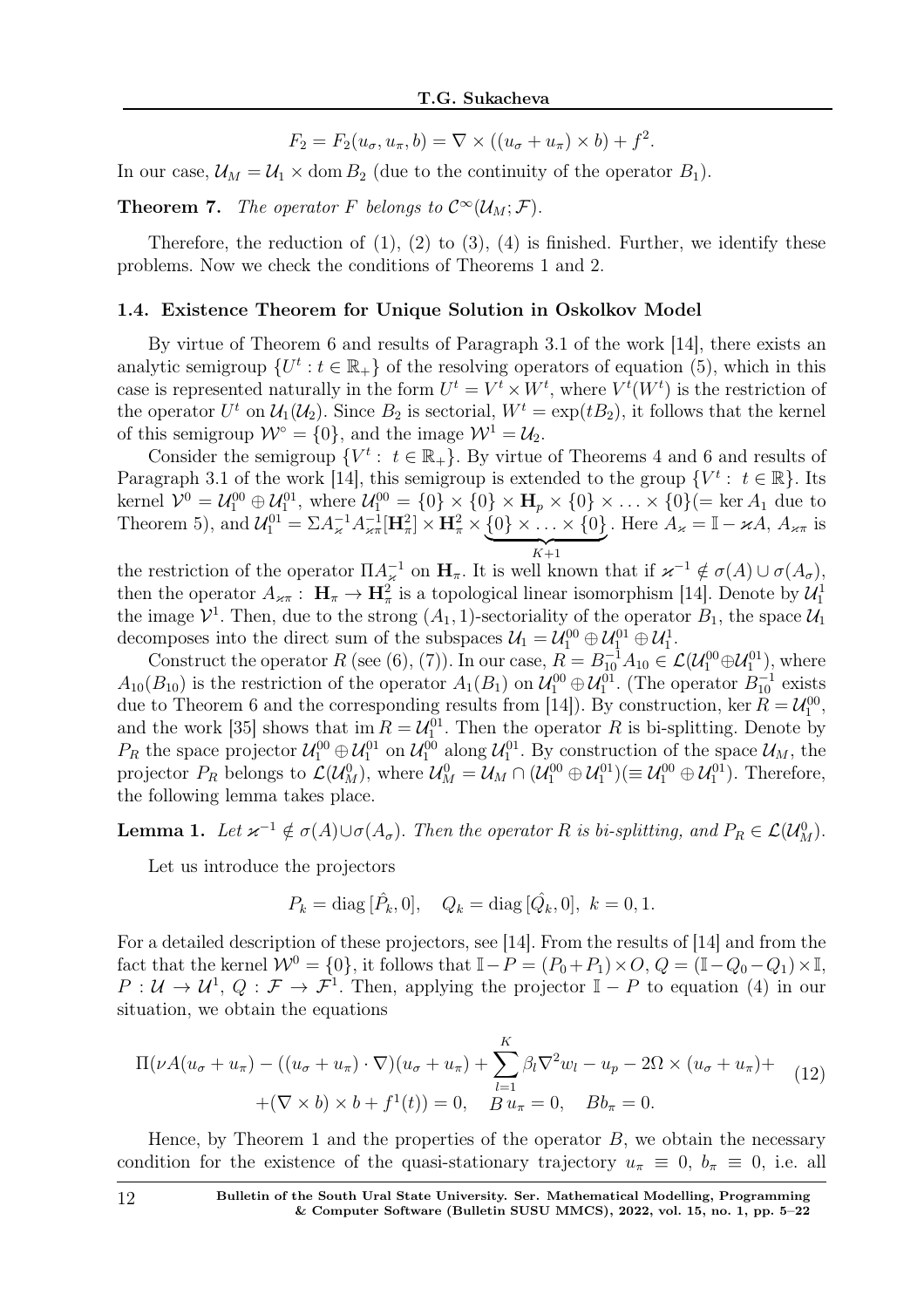solutions to our problem (if such solutions exist) must necessarily belong to the plane  $\mathcal{B} = \{u \in \mathcal{U}_M : u_{\pi} = 0, b_{\pi} = 0\}.$ 

Due to the fact that  $\Pi u_p = u_p$ , from the first equation of (12), we obtain ratio (8), i.e. in our case

$$
u_p = \Pi(\nu A u_\sigma - (u_\sigma \cdot \nabla)u_\sigma + \sum_{l=1}^K \beta_l \nabla^2 w_l - 2\Omega \times u_\sigma + (\nabla \times b_\sigma) \times b_\sigma + f^1(t)). \tag{13}
$$

**Lemma 2.** Under the conditions of Lemma 1, any solution to  $(1)$ ,  $(2)$  belongs to the set

$$
\mathfrak{M} = \{ u \in \mathcal{U}_M : u_{\pi} = 0, b_{\pi} = 0, u_p = \Pi(\nu A_{\sigma} - (u_{\sigma} \cdot \nabla)u_{\sigma} + \sum_{l=1}^{K} \beta_l \nabla^2 w_l - 2\Omega \times u_{\sigma} +
$$

$$
+ (\nabla \times b_{\sigma}) \times b_{\sigma}) + f^1(t) \}.
$$

**Remark 4.** Condition A<sub>2</sub>) of Theorem 2 follows from relation (13) for any point  $u_0^0 \in$  $\mathcal{U}_M^{00}(\equiv \mathcal{U}_1^{00} \times \{0\})$ . Therefore, similarly to [14], we obtain that the set  $\mathfrak{M}$  is a simple Banach manifold, which is  $\mathcal{C}^{\infty}$ -diffeomorphic to the subspace  $\mathcal{U}_1^1 \times \mathcal{U}_2$ , and  $\mathfrak{M}$  is a candidate for the role of the extended phase space of problem  $(1)$ ,  $(2)$   $((2)$ ,  $(13)$ ).

Check conditions (9), (10). Construct the space  $\mathcal{U}_{\alpha} = \mathcal{U}_1 \times$  $\overset{\circ}{W}_2^1(D)$ . Obviously, this space is an interpolation space for the couple  $[\mathcal{U}, \mathcal{U}_M]_{\alpha}$ , and  $\alpha = 1/2$ . As noted earlier, the semigroup  $\{U^t : t \in \mathbb{R}_+\}$  is extended to the group  $\{V_1^t : t \in \mathbb{R}\}\$  on  $\mathcal{U}_1^1$ , where  $V_1^t$  is the restriction of the operator  $V^t$  on  $\mathcal{U}_1^1$ . By construction,  $\mathcal{U}_M^1 = \mathcal{U}_M \cap \mathcal{U}_1^1$ , while the operator  $B_1$  is continuous by virtue of Theorem 4, and the semigroup  $\{U^t: t \in \mathbb{R}_+\}$  is uniformly bounded. Hence, we obtain the inequality

$$
\int_{0}^{\tau} ||V_{1}^{t}||_{\mathcal{L}(U_{1}^{1};\mathcal{U}_{M}^{1})} dt \le \text{const} \times ||B_{1}||_{\mathcal{L}(U_{1};\mathcal{F}_{1})} \int_{0}^{\tau} ||V_{1}^{t}||_{\mathcal{L}(U_{1}^{1})} dt < \infty, \ \tau \in \mathbb{R}_{+}.
$$
 (14)

According to Sobolev inequality [14], the semigroup  $\{W^t : t \in \overline{\mathbb{R}}_+\}$  satisfies the estimate

$$
\int\limits_{0}^{\tau} \|W^t\|_{\mathcal{L}(\text{dom }B_2; \hat{W}_2^1(D))} dt < \infty.
$$
\n(15)

Let  $\mathcal{U}^1_\alpha = \mathcal{U}_\alpha \cap \mathcal{U}^1$ , where  $\mathcal{U}^1 = \mathcal{U}^1_1 \times \mathcal{U}_2$ . Then, from inequalities (14) and (15), we obtain the following lemma.

Lemma 3. Under the conditions of Lemma 2, ratio (9) holds.

Now, taking into account condition (10), we find the operator  $H$ . The operator  $H$  is naturally represented in the form  $H = H_1 \otimes H_2$ , where  $H_1 = A_{11}^{-1} (\mathbb{I} - Q_0 - Q_1) F_1$ , and  $H_2 \equiv F_2(A_{11})$  is the restriction of the operator  $A_1$  on  $\mathcal{U}_1^1$ ). For the operator H, a statement similar to Theorem 7 for the operator F is true, i.e.  $H \in C^{\infty}(\mathcal{U}_M^1;\mathcal{U}_\alpha^1)$ , where  $\mathcal{U}_\alpha^1 = \mathcal{U}_\alpha \cap \mathcal{U}^1$ .

Therefore, all the conditions of Theorem 2 are satisfied. Hence, the following statement takes place.

**Theorem 8.** Let  $x^{-1} \notin \sigma(A) \cup \sigma(A_{\sigma})$ . Then, for any  $u_0$  such that  $u_0 \in \mathfrak{M}$ , and some  $T \in \mathbb{R}_+$ , there exists the unique solution  $u = (u_{\sigma}, 0, u_p, u_b)$  to problem (1), (2), which is a quasi-stationary trajectory, and  $u(t) \in \mathfrak{M}$  for all  $t \in (0, T)$ .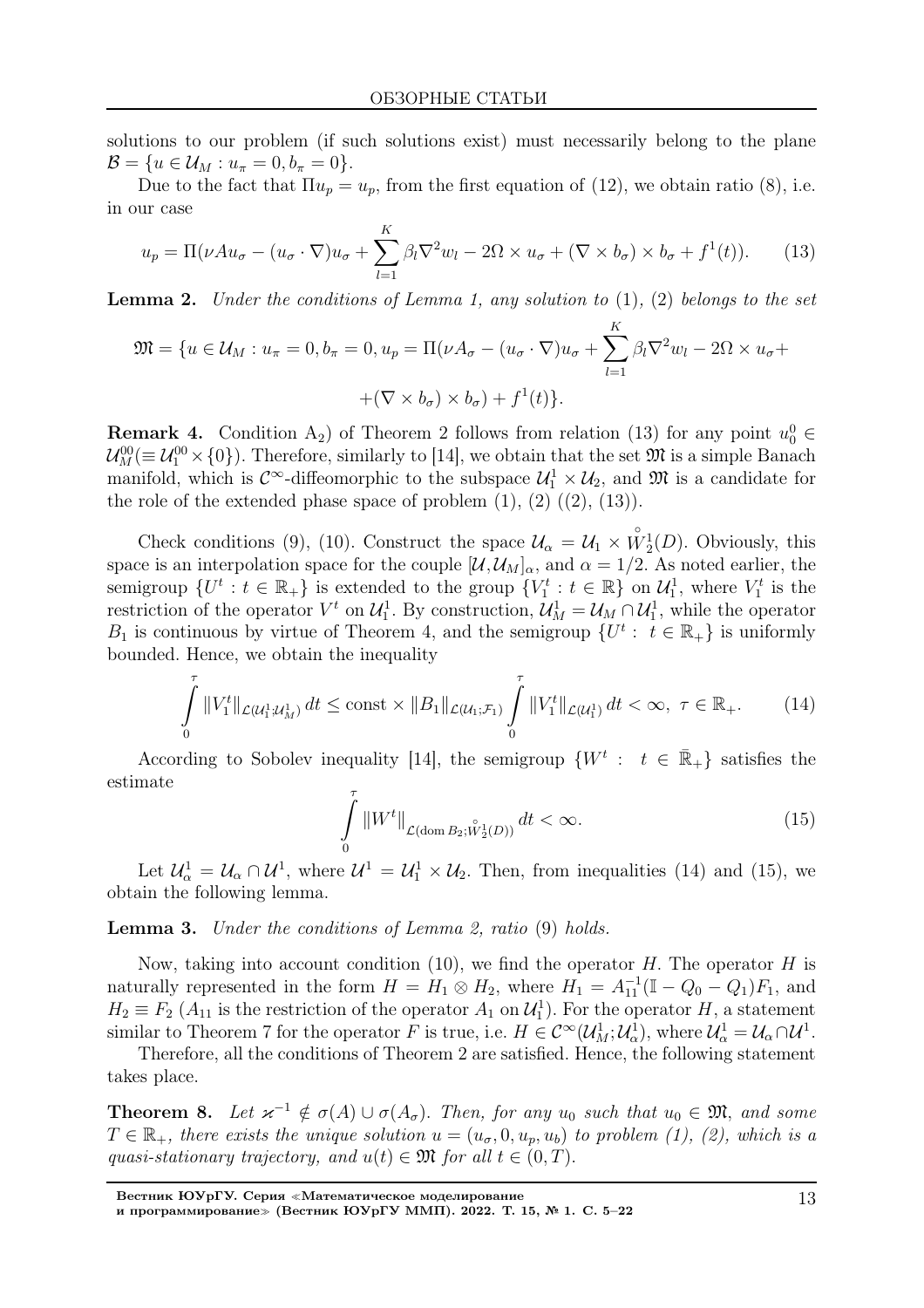## 2. Thermoconvection Problem for Oskolkov Model

The system of equations

$$
(1 - \lambda \nabla^2) \mathbf{v}_t = \nu \nabla^2 \mathbf{v} - (\mathbf{v} \cdot \nabla) \mathbf{v} + \sum_{l=1}^k \beta_l \nabla^2 \mathbf{w}_l - g \mathbf{q} \theta - \mathbf{p} + \mathbf{f},
$$
  
\n
$$
0 = \nabla (\nabla \cdot \mathbf{v}),
$$
  
\n
$$
\frac{\partial \mathbf{w}_l}{\partial t} = \mathbf{v} + \alpha_l \mathbf{w}_l, \ \alpha_l \in \mathbb{R}_-, \ l = \overline{1, k},
$$
  
\n
$$
\theta_t = \mathbf{a} \nabla^2 \theta - \mathbf{v} \cdot \nabla \theta + \mathbf{v} \cdot \mathbf{q}
$$
\n(16)

models the evolution of the velocity  $\mathbf{v} = (v_1, \ldots, v_n), v_i = v_i(x, t)$ , pressure gradient  $\mathbf{p} =$  $(p_1, \ldots, p_n), p_i = p_i(x, t)$  and the temperature  $\theta = \theta(x, t)$  of an incompressible viscoelastic Kelvin–Voigt fluid of the order  $k > 0$  [19]. The parameters  $\lambda \in \mathbb{R}, \nu \in \mathbb{R}_+$  and  $\alpha \in \mathbb{R}_+$ characterize the elasticity, viscosity and thermal conductivity of the fluid, respectively;  $g \in \mathbb{R}_+$  is the acceleration of gravity; the vector  $\mathbf{q} = (0, \ldots, 0, 1)$  is the unit vector in  $\mathbb{R}^n$ . The parameters  $\beta_l \in \mathbb{R}_+$ ,  $l = \overline{1, k}$  determine the time of pressure retardation (lagging). The free term  $\mathbf{f} = (f_1, \ldots, f_n)$ ,  $f_i = f_i(x, t)$  responds to external influences on the fluid.

Consider the solvability of the first initial-boundary value problem

$$
\mathbf{v}(x,0) = \mathbf{v}_0(x), \quad \mathbf{w}_l(x,0) = \mathbf{w}_{l_0}(x), \n\theta(x,0) = \theta_0(x), \forall x \in \Omega; \n\mathbf{v}(x,t) = 0, \quad \mathbf{w}_l(x,t) = 0, \n\theta(x,t) = 0, \forall (x,t) \in \partial\Omega \times \mathbb{R}_+, \quad l = \overline{1, k}
$$
\n(17)

for the system (16). Here  $\Omega \subset \mathbb{R}^n$ ,  $n = 2, 3, 4$ , is the bounded domain with the boundary  $∂Ω$  of the class  $C^∞$ . Problem (16), (17) was studied by professor G.A. Sviridyuk [39] in the particular case  $(k = 0, f = f(x))$ . This problem was at first considered in [25] for an incompressible viscoelastic Kelvin–Voigt fluid of the order  $k > 0$  with the nonstationary free term  $f(x, t)$ , and for an autonomous case in [26].

In [25], the local unique solvability of problem (16), (17) is established. This problem is considered within the framework of the theory of non-autonomous semilinear Sobolevtype equations described above in Section 2. Problem (16), (17) is studied as a concrete interpretation of the abstract Cauchy problem for the specified class of equations (3), (4).

Here, the same approach is used as in the study of the problem of magnetohydrodynamics, that is, problem (16), (17) is reduced to problem (3), (4). To this end, we at first describe the corresponding Banach spaces and the operators acting in them. Then, the fulfillment of all conditions that guarantee the existence of a unique solution to the problem is checked. The solution is a quasistationary semitrajectory. And along the way, the description of the extended phase space of problem (16), (17) is given. Here we confine ourselves to the formulation of the existence and uniqueness theorem for the solution.

**Theorem 9.** Let  $\lambda^{-1} \notin \sigma(A) \cup \sigma(A_{\sigma})$ . Then, for any  $u_0$  such that  $(u_0, 0) \in \mathcal{A}^0$  and some  $T \in \mathbb{R}_+$ , there exists the unique solution  $u \in C^{\infty}((0,T); \mathcal{U}_M)$  to problem (16), (17), which is a quasi-stationary trajectory, and  $(u(t), t) \in A^t$ .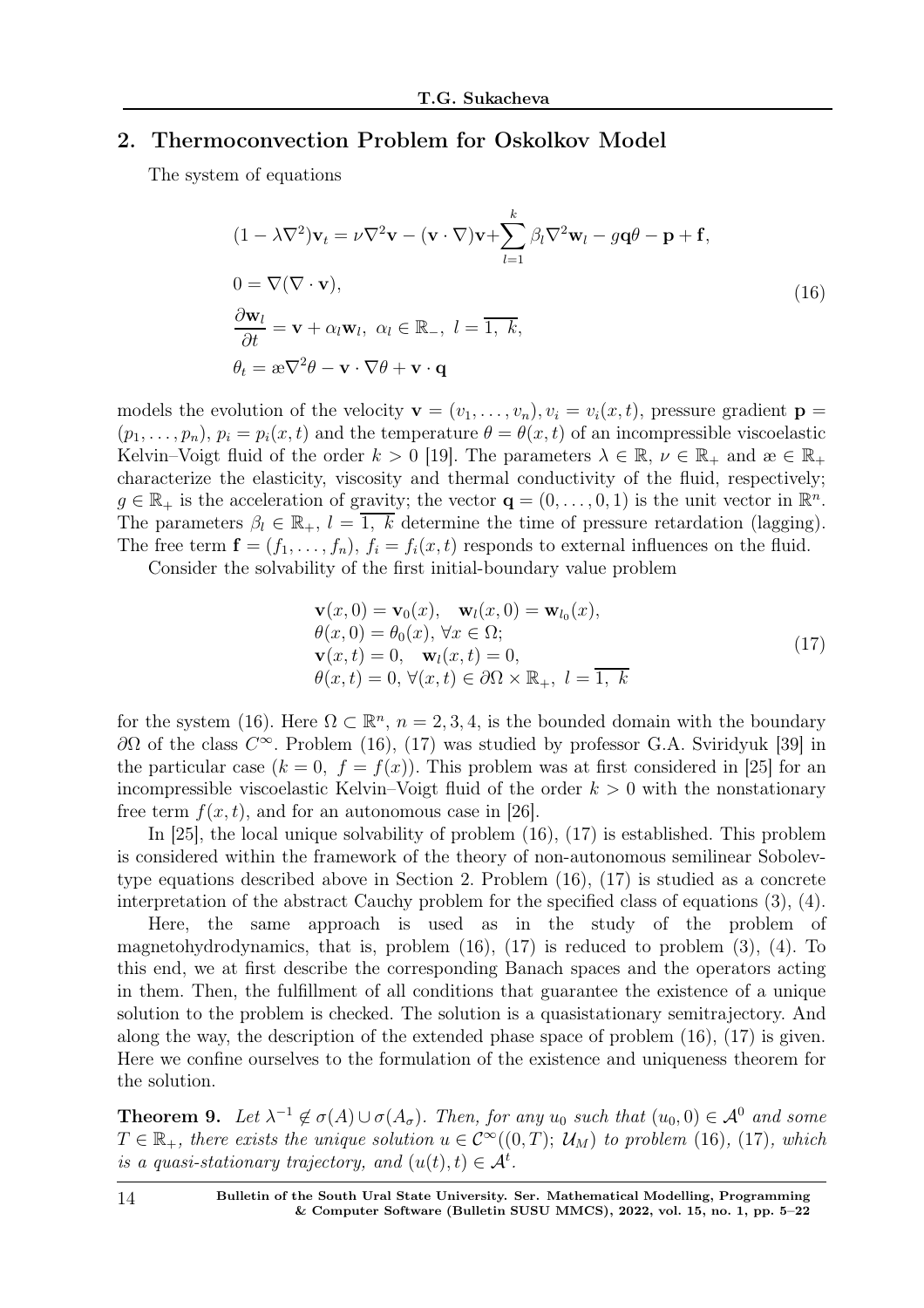Under the conditions of Theorem 9, any solution to problem  $(16)$ ,  $(17)$  belongs to the set

$$
\mathcal{A}^t = \{ (u, t) : u \in \mathcal{U}_M, t \in \bar{\mathbb{R}}_+, u_\pi = 0,
$$
  

$$
u_p = \Pi(\nu A u_\sigma - (u_\sigma \cdot \nabla) u_\sigma + \sum_{l=1}^k \beta_l \nabla^2 w_l - g q u_\theta + f(t)) \}.
$$

Here the set  $\mathcal{A}^t$  is a simple Banach manifold, which is  $\mathcal{C}^{\infty}$ -diffeomorphic to the subspace  $\mathcal{U}_1^1\times\mathcal{U}_2$ . Moreover, the set  $\mathcal{A}^t$  is an extended phase space of problem  $(16)$ ,  $(17)$ ,  $\mathcal{U}=\mathcal{U}_1\times\mathcal{U}_2$ ,  $\mathcal{F} = \mathcal{F}_1 \times \mathcal{F}_2$ . The vector u of the space U has the form  $u = col(u_{\sigma}, u_{\pi}, u_p, w_1, \ldots, w_k, u_{\theta}),$ where col  $(u_{\sigma}, u_{\pi}, u_p, w_1, \ldots, w_k) \in \mathcal{U}_1$ , and  $u_{\theta} \in \mathcal{U}_2$ . Here  $u_{\sigma} = \Sigma v$ ,  $u_{\pi} = (\mathbb{I} - \Sigma)v = \Pi v$ ,  $u_p = \bar{p}$ . The vector  $f \in \mathcal{F}$  has a similar form. The operators L and M are defined by the formulas  $L = A_1 \otimes A_2$  and  $M = B_1 \otimes B_2$ . The operator  $L \in \mathcal{L}(\mathcal{U}; \mathcal{F})$ , and the operator  $M: \text{ dom } M \to \mathcal{F}$  is linear, closed and densely defined, dom  $M = \mathcal{U}_1 \times \text{dom } B_2$ .

One can prove that the operator M is strongly  $(L, 1)$ -sectorial. Hence, we arrive at Theorem 9. A detailed description of the spaces  $\mathcal U$  and  $\mathcal F$ , as well as their subspaces, is presented in [25].

## 3. Taylor Problem for Oskolkov System

### 3.1. Problem Statement

The Oskolkov system of equations

$$
\begin{cases} (1 - \kappa \nabla^2) v_t = \nu \nabla^2 v - (v \cdot \nabla) v - \nabla p + f, \\ 0 = \nabla \cdot v \end{cases}
$$
 (18)

models the dynamics of an incompressible viscoelastic Kelvin–Voigt fluid of the zero order [19]. This fluid is the simplest one among non-Newtonian fluids, systematic research of which was started by A.P. Oskolkov.

The function  $v = (v_1, v_2, \dots, v_n), v_i = v_i(x, t), x \in \mathbb{R}^n$  corresponds to the fluid velocity, and the function  $p = p(x, t)$  corresponds to the pressure. The function  $f = (f_1, f_2, \ldots, f_n)$ ,  $f_i = f_i(x, t)$  characterizes an external influence that is assumed to be known. The real parameters  $\kappa$  and  $\nu$  characterize the elastic and viscous properties of the fluid, respectively. It is known that  $\nu > 0$ . As for  $\kappa$ , experimental data [1] and theoretical studies [49] support the fundamental unboundedness of the domain of definition of this parameter.

Taylor problem for system (18) simulates a situation when the viscoelastic incompressible Kelvin–Voigt fluid occupies the space between two rotating coaxial cylinders of infinite length [13].

In this situation, the bounded domain  $\Omega \subset \mathbb{R}^n$ ,  $n = 2, 3, 4$  (with a piecewise-smooth boundary) is chosen such that the periodicity condition is satisfied (i.e.  $v(x,t)|_{\partial\Omega\cap\alpha}$  =  $v(x, t)|_{\partial\Omega\cap\beta}$ ,  $\partial\Omega\cap(\alpha\cup\beta)=\partial_1\Omega$   $\forall t\in\mathbb{R}$ ) on a part of the boundary  $\partial_1\Omega$  (that belongs, for example, for  $n = 3$ , to two planes  $\alpha$  and  $\beta$  perpendicular to the cylinder axis) of the domain Ω.

In addition, we choose some stationary solution  $\tilde{v} = \tilde{v}(x)$  of system (18) satisfying the periodicity condition on  $\partial_1\Omega$  and the inhomogeneous Dirichlet conditions (for example, Couette flow) on  $\partial_2\Omega = \partial\Omega\backslash\partial_1\Omega$ . Then, we investigate dynamics of deviation of  $v = v(x, t)$ from this stationary solution caused by the initial condition. Therefore, system (18) takes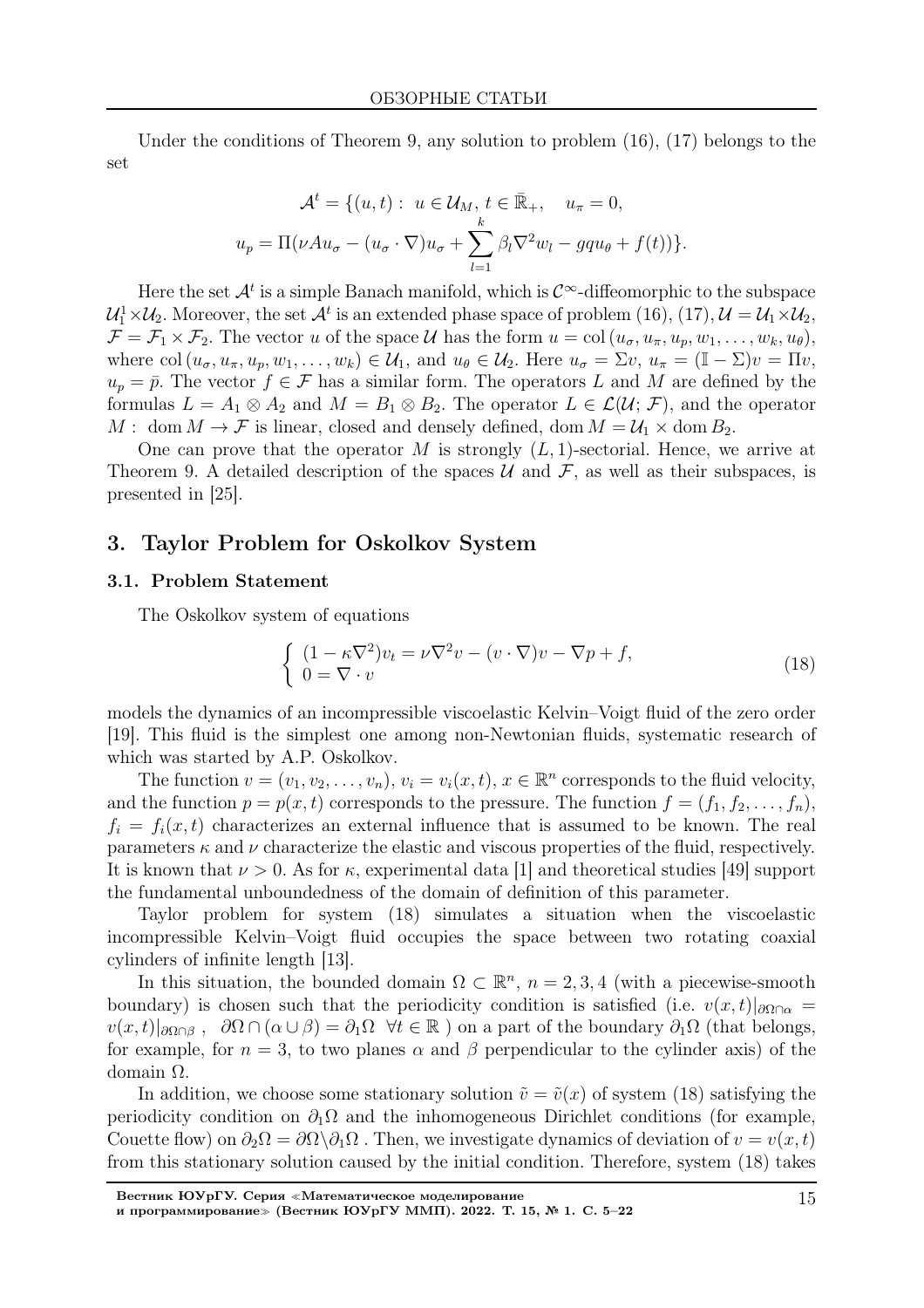the form

$$
\begin{cases}\n(1 - \kappa \nabla^2) v_t = \nu \nabla^2 v - (v \cdot \nabla) \tilde{v} - (\tilde{v} \cdot \nabla) v - (v \cdot \nabla) v - \nabla p, \\
0 = \nabla \cdot v.\n\end{cases}
$$
\n(19)

Consider the Taylor problem

$$
v(x, 0) = v_0(x), \forall x \in \Omega,
$$
  
\n
$$
v(x, t) = 0, \forall (x, t) \in \partial_2 \Omega \times \mathbb{R},
$$
  
\n
$$
v(x, t) \text{ that satisfies the periodicity condition on } \partial_1 \Omega \times \mathbb{R}
$$
\n(20)

for system (18).

Similar to the previous problems, we move from system (19) to the system

$$
\begin{cases}\n(1 - \kappa \nabla^2) v_t = \nu \nabla^2 v - (v \cdot \nabla) \tilde{v} - (\tilde{v} \cdot \nabla) v - (v \cdot \nabla) v - \bar{p}, \\
0 = \nabla (\nabla \cdot v).\n\end{cases}
$$
\n(21)

Replacement  $\bar{p} = \nabla p$  is explained by the fact that, in most hydrodynamic problems, the consideration of the pressure gradient is preferable to the consideration of the pressure. Although the gradient operator, generally speaking, has a kernel spanned by a constant, the study of system (21) gives no new solutions other than solutions of system (19), since we consider spaces of functions given in a bounded domain and satisfying the adhesion conditions on the boundary of the domain. This follows from the Gauss–Ostrogradsky theorem.

In this section, we study the local unique solvability of problem (20), (21) based on the theory of semilinear Sobolev-type equations [33]. Earlier, Taylor problem for an incompressible viscoelastic Kelvin–Voigt fluid was studied in another aspect in [37].

#### 3.2. Abstract Cauchy Problem

Let U and F be Banach spaces, the operators  $L \in \mathcal{L}(\mathcal{U}; \mathcal{F})$  and  $M \in \mathcal{C}^{\infty}(\mathcal{U}; \mathcal{F})$ , the function  $f : \mathbb{R} \to \mathcal{F}$ . Consider the Cauchy problem

$$
u(0) = u_0 \tag{22}
$$

for the semilinear nonstationary Sobolev-type equation

$$
Li = M(u) + f.
$$
\n(23)

It is known that the linear operator  $L : U \to \mathcal{F}$  is called bi-splitting, if its kernel ker L and the image im L are complemented in the spaces ker L and  $\mathcal F$ , respectively. Let the operator L be bi-splitting. Denote by  $M'_{u_0} \in \mathcal{L}(\mathcal{U}; \mathcal{F})$  the Frechet derivative of the operator M at the point  $u_0 \in \mathcal{U}$  and consider the chain of  $M'_{u_0}$ -associated vectors of the operator L, which we choose from some complement coim  $L = U \oplus \ker L$  to the kernel ker L. Let us introduce the following condition.

(A1) Regardless of the choice of coim L, any chain of  $M'_{u_0}$ -associated vectors of any vector  $\varphi \in \text{ker } L \setminus \{0\}$  contains exactly p elements.

Denote by  $L$  the restriction of the operator coim  $L$ . By virtue of the Banach theorem on a closed graph, the operator  $\tilde{L}$  : coim  $L \to \text{im } L$  is a toplinear isomorphism. Assume that  $\mathcal{U}_0^0 = \text{ker } L$  and construct the sets  $\mathcal{U}_q^0 = \tilde{A}^q[\mathcal{U}_0^0], q = 1, 2, \ldots, p$ , where  $\tilde{A} = \tilde{L}^{-1}M'_{u_0}$ .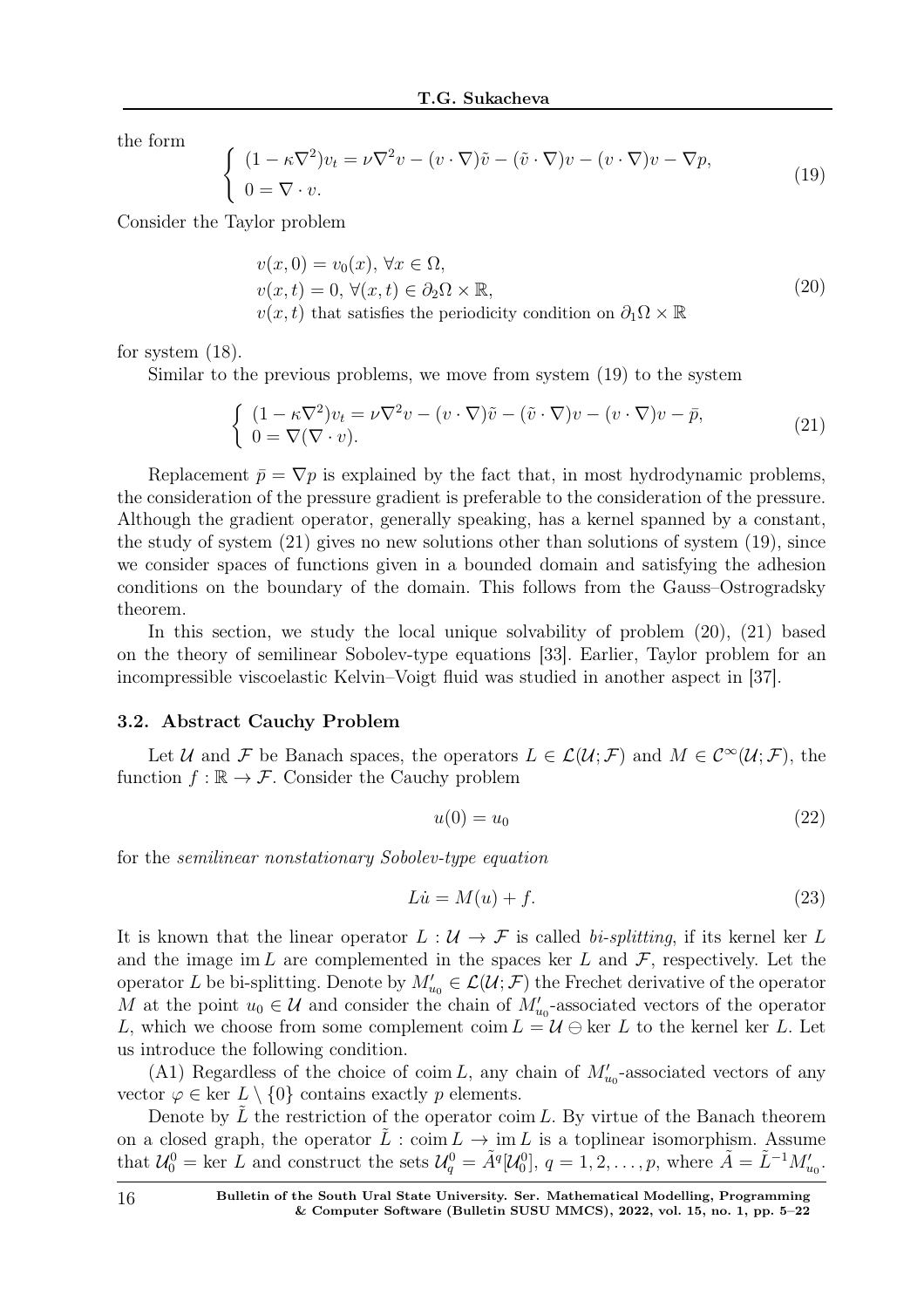Obviously, the sets  $\mathcal{U}_q^0 \subset \text{coim } L$  are linear spaces, therefore, the image  $\mathcal{F}_p^0 = M'_{u_0}[\mathcal{U}_p^0]$  is also a linear space, and  $\mathcal{F}_p^0 \cap \text{im } L = \{0\}$  (if (A1) holds).

Let us introduce into consideration one more condition.

(A2)  $\mathcal{F}_p^0 \oplus \text{im } L = \mathcal{F}.$ 

**Lemma 4.** Let the operators  $L \in \mathcal{L}(\mathcal{U}; \mathcal{F})$ ,  $M \in \mathcal{C}^{\infty}(\mathcal{U}; \mathcal{F})$ , where L is a bi-splitting operator, and conditions (А1) and (А2) are satisfied. Then equation (23) is equivalent to the corresponding system [33].

Let us begin searching for a solution to problem  $(22)$ ,  $(23)$ .

**Definition 3.** By a solution to problem  $(22)$ ,  $(23)$  we mean the vector-function

 $u \in C^{\infty}((-t_0; t_0); \mathcal{U}), t_0 = t_0(u_0) > 0,$ 

satisfying equation (23) and condition (22).

On this way, we need to overcome two difficulties. First, as it is well known [36, 37], solutions to problem (22), (23) do not exist for all  $u_0 \in \mathcal{U}$ . Second, even if a solution to problem (22), (23) exists, the solution can be not unique [40]. In order to overcome these difficulties, we introduce two definitions.

**Definition 4.** The set  $\mathcal{B}^t \subset \mathcal{U} \times \mathbb{R}$  is said to be the extended phase space of equation (23), if, for any point  $u_0 \in \mathcal{U}$  such that  $(u_0, 0) \in \mathcal{B}^0$ , there exists a unique solution to problem (22), (23), and  $(u(t), t) \in \mathcal{B}^t$ .

**Remark 5.** If  $\mathcal{B}^t = \mathcal{B} \times \mathbb{R}$ , where  $\mathcal{B} \subset \mathcal{U}$ , then the set  $\mathcal{B}$  is called the *phase space* of equation (23) [36, 37, 40].

**Definition 5.** The solution  $u = u(t)$  to problem (22), (23), for which  $Lu^0 \equiv 0$   $\forall t \in$  $(-t_0; t_0)$ , where  $u^0 = Pu$ , is called the quasistationary trajectory of equation (23).

In order to separate quasi-stationary trajectories from the set of possible solutions to problem  $(22)$ ,  $(23)$ , we impose two conditions.

(A3)  $f_q^0(t) \equiv 0 \ \forall t \in \mathbb{R}, \ q = 1, 2, \dots, p.$ 

Consider the set  $\tilde{\mathcal{U}} = \{u \in \mathcal{U} : u_q^0 = \text{const}, q = 1, 2, \ldots, p\}$ . It is easy to see that  $\tilde{\mathcal{U}}$ is a complete affine manifold modeled by the subspace  $\mathcal{U}_0^0 \oplus \mathcal{U}^1$ . Let the point  $u_0 \in \tilde{\mathcal{U}}$ . Denote by  $\mathcal{O}_{u_0}$  some neighborhood  $\mathcal{O}_{u_0} \subset \tilde{\mathcal{U}}$  of the point  $u_0$ .

(A4)  $F_q(u) \equiv 0 \,\forall u \in \mathcal{O}_{u_0}, \ q = 1, 2, \ldots, p.$ 

### Theorem 10. Let

(i) the conditions of Lemma  $\lambda$  be satisfied;

(ii) the point  $(u_0, 0) \in \mathcal{B}^0$ , where  $\mathcal{B}^t = \{(u, t) \in \tilde{\mathcal{U}} \times \mathbb{R} : Q_0(M(u) + f(t)) = 0\};$ 

(iii) the vector-function  $f \in C^{\infty}(\mathbb{R}; \mathcal{F});$ 

(iv) conditions  $(A3)$ ,  $(A4)$  be satisfied.

Then there exists a unique solution to problem  $(22)$ ,  $(23)$ , which is a quasi-stationary trajectory, and  $(u(t), t) \in \mathcal{B}^t \ \forall t \in (-t_0; t_0)$ .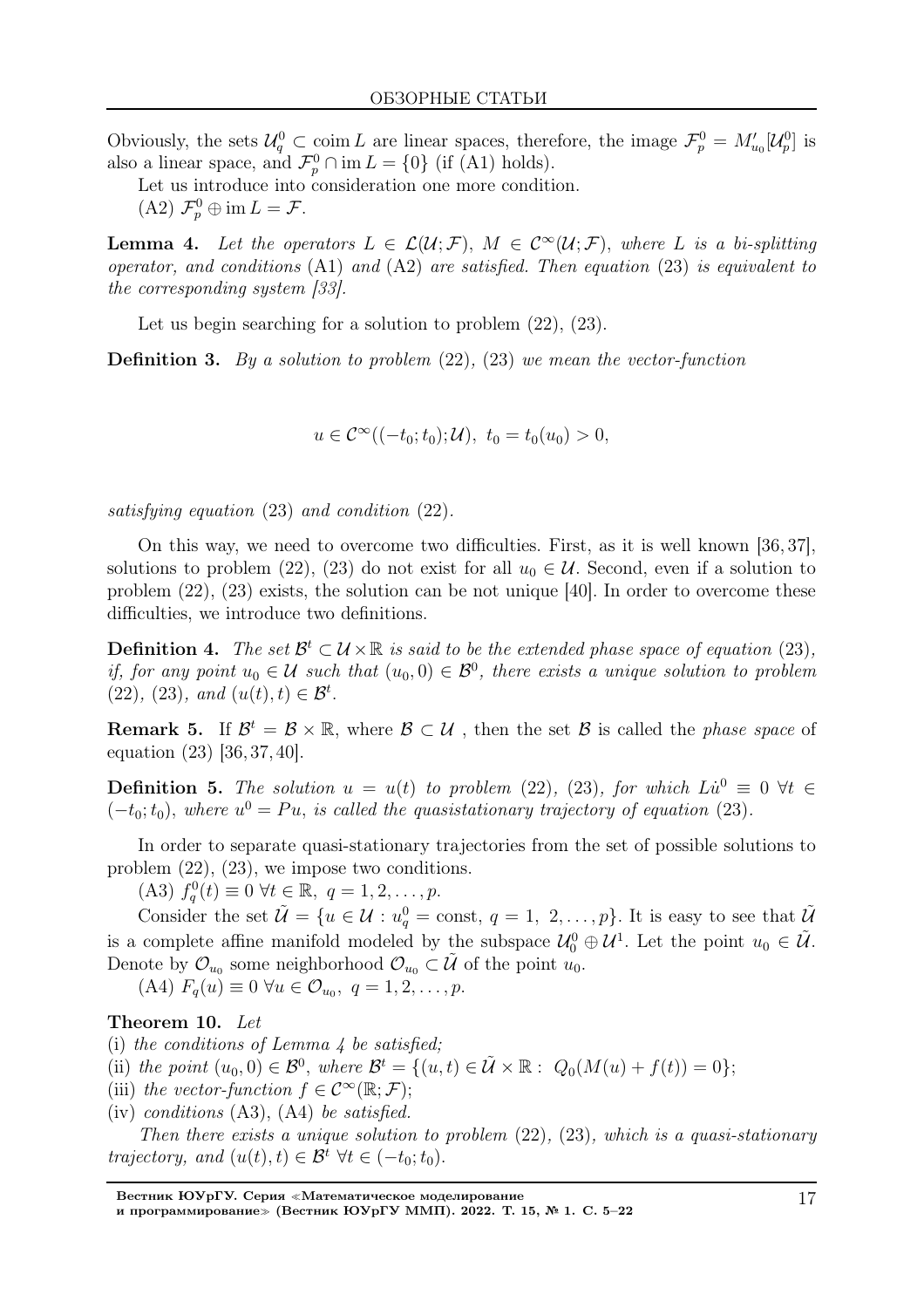## 3.3. Reduction to Abstract Cauchy Problem and Existence Theorem for Unique Solution

Let us reduce problem  $(20)$ ,  $(21)$  to problem  $(22)$ ,  $(23)$ . To this end, we set

$$
\mathcal{U} = \mathbf{H}_{\sigma}^{2} \times \mathbf{H}_{\pi}^{2} \times \mathbf{H}_{p}, \quad \mathcal{F} = \mathbf{H}_{\sigma} \times \mathbf{H}_{\pi} \times \mathbf{H}_{p}, \tag{24}
$$

where  $H_{\sigma}$  is a closure of the lineal  $\{v \in (\mathcal{C}^{\infty}(\Omega))^{n} : \nabla \cdot v = 0; \text{ supp } v \cap \partial_2\Omega = \emptyset \text{ and }$ the periodicity condition is satisfied on  $\partial_1\Omega$ ,  $\partial_1\Omega\cup\partial_2\Omega = \partial\Omega$  in the norm  $\mathbf{L}^2(\Omega) =$  $(L^2(\Omega))^n$ ,  $\mathbf{H}_{\pi} = \mathbf{H}_{\sigma}^{\perp}$ ,  $\mathbf{H}_{p} = \mathbf{H}_{\pi}$ . Denote the orthoprojector by  $\Sigma : \mathbf{L}^2(\Omega) \to \mathbf{H}_{\sigma}$ . Then  $\Sigma \in \mathcal{L}((W_2^2(\Omega) \cap W_2^1(\Omega))^n$ . Let  $\text{im } \Sigma = \mathbf{H}^2_\sigma$ , ker  $\Sigma = \mathbf{H}^2_\pi$ . The element  $u \in \mathcal{U}$  has the form  $u = (u_{\sigma}, u_{\pi}, u_{\nu})$ , where  $u_{\sigma} = \Sigma v, u_{\pi} = \Pi v, u_{\nu} = \bar{\nu}$ .

The operators  $L, M : \mathcal{U} \to \mathcal{F}$  are defined by the formulas

$$
L = \begin{pmatrix} \Sigma A_{\kappa} \Sigma & \Sigma A_{\kappa} \Pi & O \\ \Pi A_{\kappa} \Sigma & \Pi A_{\kappa} \Pi & O \\ O & O & O \end{pmatrix},
$$
 (25)

where  $\Pi = \mathbb{I} - \Sigma$ ,  $A_{\kappa} = 1 - \kappa \nabla^2$ ;

$$
M(u) = \begin{pmatrix} \Sigma B(u_{\sigma} + u_{\pi}) \\ \Pi B(u_{\sigma} + u_{\pi}) - u_p \\ C(u_{\sigma} + u_{\pi}) \end{pmatrix},
$$
\n(26)

where  $B(u_{\sigma}+u_{\pi})=\nu\nabla^2(u_{\sigma}+u_{\pi})-((u_{\sigma}+u_{\pi})\cdot\nabla)\tilde{v}-(\tilde{v}\cdot\nabla)(u_{\sigma}+u_{\pi})-(u_{\sigma}+u_{\pi})\cdot\nabla)(u_{\sigma}+u_{\pi}),$  $C(u_{\sigma} + u_{\pi}) = \nabla (\nabla \cdot (u_{\sigma} + u_{\pi})).$ 

**Lemma 5.** Let the spaces  $U, \mathcal{F}$  be defined by formulas (24), where  $n = 2, 3, 4$ , and the operators  $L, M: U \to \mathcal{F}$  be defined by formulas (25), (26). Then (i) the operator  $L \in \mathcal{L}(\mathcal{U}; \mathcal{F})$ , and if  $\kappa^{-1} \notin \sigma(-\nabla^2)$ , then ker  $L = \{0\} \times \{0\} \times \mathbf{H}_p$ , im  $L =$  $H_{\sigma} \times H_{\pi} \times \{0\};$ 

(ii) the operator  $M \in C^{\infty}(\mathcal{U}; \mathcal{F})$ .

This completes the reduction of problem  $(20)$ ,  $(21)$  to problem  $(22)$ ,  $(23)$ . Next, we check that conditions  $(A1) - (A4)$  are satisfied, see [33] for details. In order to check condition (A1), we denote by  $A_{\kappa\sigma}$  the restriction of the operator  $\Sigma A_{\kappa} \Sigma$  on  $\mathbf{H}^2_{\sigma}$ .

**Lemma 6.** Let the conditions of Lemma 5 be satisfied, moreover ker  $A_{\kappa\sigma} = \{0\}$ . Then each vector  $\varphi \in \ker L \setminus \{0\}$  has exactly one  $M'_u$ -connected vector regardless of the point  $u \in \mathcal{U}$ .

Lemma 6 implies that condition (A1) is satisfied, and  $p = 1$ . As a result of checking conditions  $(A1) - (A4)$ , we establish the following theorem.

**Theorem 11.** [33] Let the conditions of Lemma 6 be satisfied. Let  $u_0 \in \mathcal{B}$ . Then, for some  $t_0 = t_0(u_0)$ , there exists a unique solution  $u = (u_\sigma, 0, \bar{p}) \in C^\infty((-t_0, t_0); \mathcal{B})$  to problem (20), (21), which is a quasi-stationary trajectory.

Here 
$$
\mathcal{B} = \{u \in \tilde{\mathcal{U}} : A_{\kappa \pi}^{-1} \Pi A_{\kappa}^{-1} B(u_{\sigma}) = u_p, u_{\pi} = 0\}.
$$

Remark 6. In the dynamic case, non-stationary Oskolkov models of the incompressible viscoelastic fluids were considered in [23,24]. Linearized Oskolkov models of different orders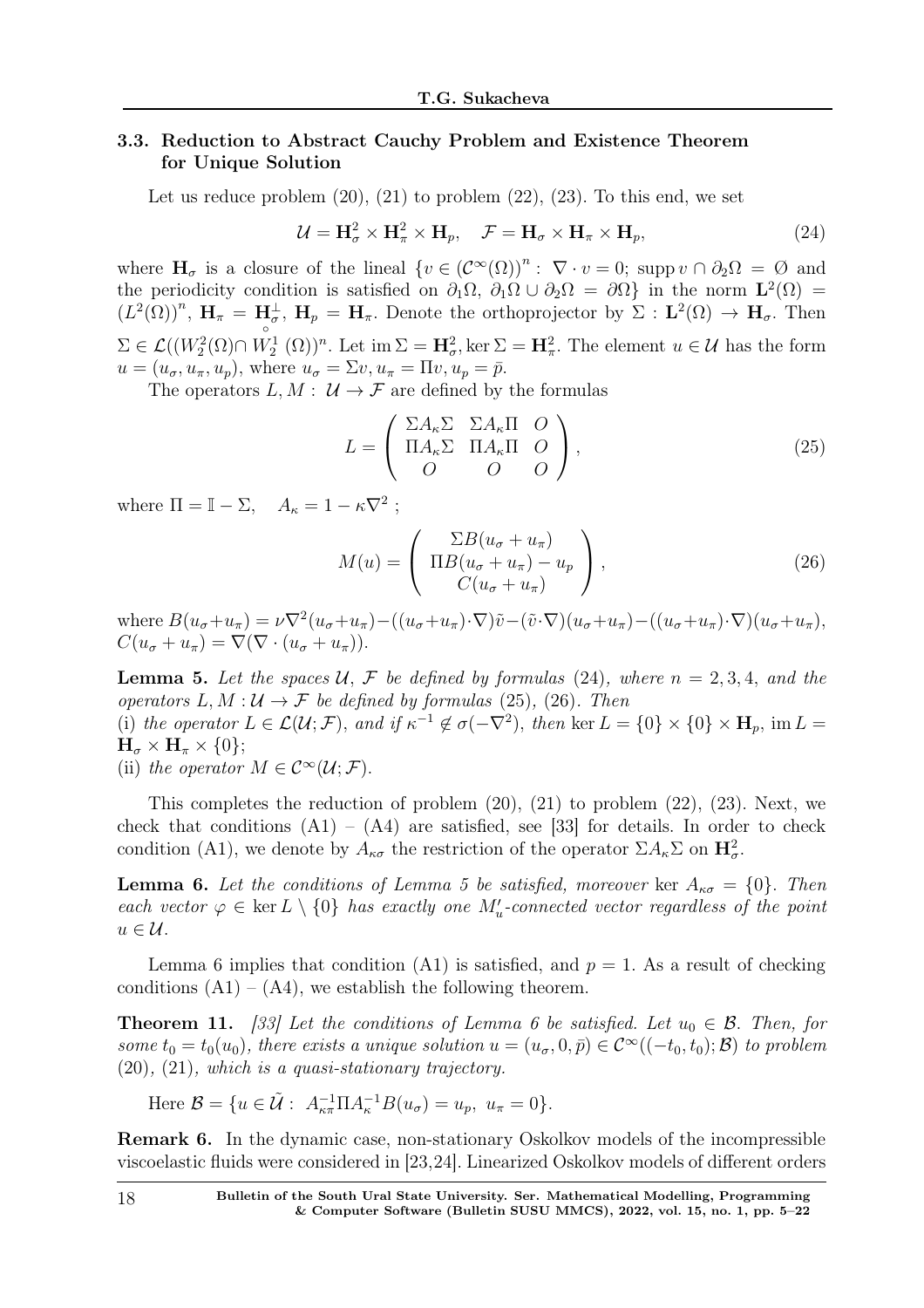were studied in [27–31]. The monograph [14] is devoted to the study of Oskolkov models in the autonomous case. Other directions in the theory of Sobolev-type equations and its applications are outlined in [2, 3, 21, 22, 38, 44, 47, 51].

Acknowledgements.The author expresses her gratitude to Professor G.A. Sviridyuk for his attention and constructive criticism.

# References

- 1. Amfilokhiev V.B., Voitkunsky Ya.I., Mazaeva N.P., Khodorkovsky Ya.S. The Flows of Polymer Solutions in the Presence of Convective Accelerations. Proceedings of Leningrad. Shipbuilding Institute, 1975, issue 96, pp. 3–9.
- 2. Favini A., Sviridyuk G., Sagadeeva M. Linear Sobolev Type Equations with Relatively p-Radial Operators in Space of "Noises". Mediterranean Journal of Mathematics, 2016, vol. 13, no. 6, pp. 4607–4621. DOI: 10.1007/s00009-016-0765-x
- 3. Favini A., Sviridyuk G.A., Manakova N.A. Linear Sobolev Type Equations with Relatively p-Sectorial Operators in Space of "Noises". Abstract and Applied Analysis, 2016, vol. 13, pp. 1–8. DOI: 10.1155/2015/697410
- 4. Favini A., Zagrebina S.A., Sviridyuk G.A. Multipoint Initial-Final Value Problems for Dinamical Sobolev-Type Equations in the Space of Noises. *Electronic Journal of Differential* Equations, 2018, vol. 2018, no. 128, pp. 1–10.
- 5. Hide R. On Planetary Atmospheres and Interiors. Lectures in Applied Mathematics, 1971, vol. 12, pp. 229-353.
- 6. Kadchenko S.I., Kondyukov A.O. Numerical Study of a Flow of Viscoelastic Fluid of Kelvin– Voigt Having Zero Order in a Magnetic Field. Journal of Computational and Engineering Mathematics, 2016, vol. 3, no. 2, pp. 40–47. DOI: 10.14529/jcem1602005
- 7. Kondyukov A.O., Sukacheva T.G. Phase Space of the Initial-Boundary Value Problem for the Oskolkov System of Nonzero Order. Computational Mathematics and Mathematical Physics, 2015, vol. 55, no. 5, pp. 823–829. DOI: 10.1134/S0965542515050127
- 8. Kondyukov A.O. Generalized Model of Incompressible Viscoelastic Fluid in the Earth's Magnetic Field. Bulletin of the South Ural State University. Series: Mathematics. Mechanics. Physics, 2016, vol. 8, no. 3, pp. 13–21. DOI: 10.14529/mmph160302
- 9. Kondyukov A.O., Sukacheva T.G., Kadchenko S.I., Ryazanova L.S. Computational Experiment for a Class of Mathematical Models of Magnetohydrodynamics. Bulletin of the South Ural State University. Series: Mathematical Modelling, Programming and Computer Software, 2017, vol. 10, no. 1, pp. 149–155. DOI: 10.14529/mmp170110
- 10. Kondyukov A.O., Sukacheva T.G. Phase Space of the Initial-Boundary Value Problem for the Oskolkov System of the Highest Order. Bulletin of the South Ural State University. Series: Mathematical Modelling, Programming and Computer Software, 2018, vol. 11, no. 4, pp. 67–77. DOI: 10.14529/mmp180405
- 11. Kondyukov A.O., Sukacheva T.G. A Non-Stationary Model of the Incompressible Viscoelastic Kelvin–Voigt Fluid of Non-zero Order in the Magnetic Field of the Earth. Bulletin of the South Ural State University. Series: Mathematical Modelling, Programming and Computer Software, 2019, vol. 12, no 3, pp. 42–51. DOI: 10.14529/mmp190304
- 12. Ladyzhenskaya O.A. Mathematical Problems of Viscous Dynamics Incompressible Fluid. Moscow, Nauka, 1970. (in Russian)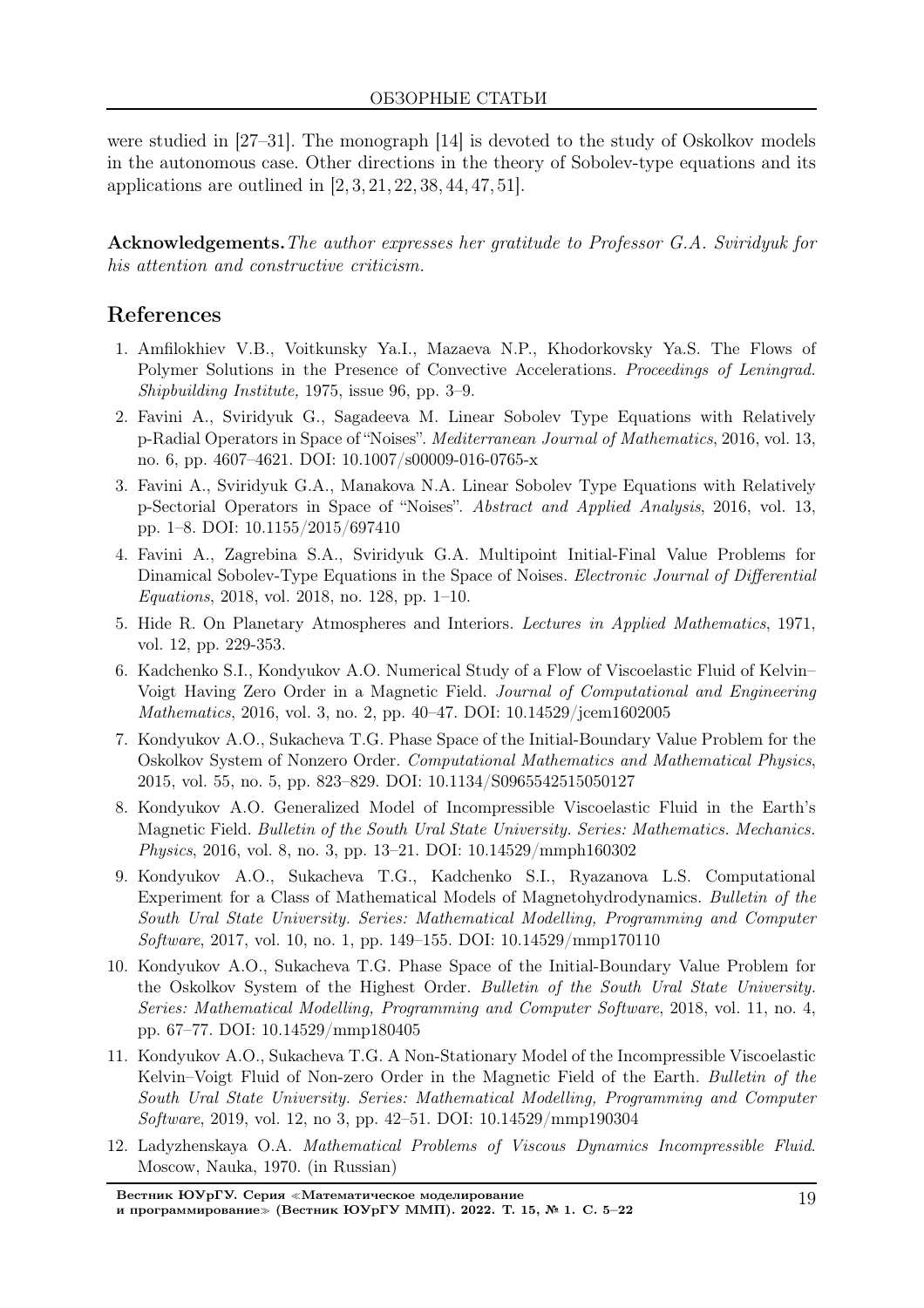- 13. Marsden J.E., McCracken M. The Hopf Bifurcation and Its Applications. N.Y., Springer, 1976.
- 14. Matveeva O.P., Sukacheva T.G. Matematicheskie modeli vyazkouprugikh neszhimaemykh zhidkostei nenulevogo poryadka [The Mathematical Models of a Viscoelastic Incompressible Fluid of Nonzero Order]. Chelyabinsk, Publishing Center of South Ural State University, 2014. (in Russian)
- 15. Oskolkov A.P. Some Nonstationary Linear and Quasilinear Systems Encountered in the Study of Motion Viscous Liquids. Journal of Soviet Mathematics, 1976, vol. 59, pp. 133–177.
- 16. Oskolkov A.P. On the Theory of Voight Liquids. Journal of Soviet Mathematics, 1980, vol. 96, pp. 233–236.
- 17. Oskolkov A.P. About Non-Stationary Motions of Viscoeladtic Fluids. Trudy matematicheskogo instituta imeni V.A. Steklova, 1983, vol. 159, pp. 101–130. (in Russian)
- 18. Oskolkov A.P., Akhmatov M.M., Kotsiolis A.A. On the Equations of Motion of Linear Viscoelastic Fluids and Equations of Fluid Filtration with Delay. Journal of Soviet Mathematics, 1987, vol. 163, pp. 132–136.
- 19. Oskolkov A.P. [Initial-Boundary Value Problems for the Equations of the Motion of the Kelvin–Voight and Oldroyd Fluids]. Trudy Matematicheskogo Instituta Imeni V.A. Steklova, 1988, no. 179, pp. 126–164. (in Russian)
- 20. Oskolkov A.P. Non-Local Problems for One Class Nonlinear Operator Equations Arising in the Theory Equations of S.L. Sobolev Type. Journal of Soviet Mathematics, 1991, vol. 19, pp. 31–48.
- 21. Sagadeeva M.A., Zagrebina S.A., Manakova N.A. Optimal Control of Solutions of a Multipoint Initial-Final Problem for Non-Autonomous Evolutionary Sobbolev Type Equation. Evolution Equations and Control Theory, 2019, vol. 8, no. 3, pp. 473–488.
- 22. Shestakov A.L., Sviridyuk G.A., Khudyakov Yu.V. Dynamic Measurements in "Noise" Spaces. Bulletin of the South Ural State University. Series: Computer Technologies. Control. Electronics, 2013, vol. 13, no. 2, pp. 4–11.
- 23. Sukacheva T.G. On One Model of an Incompressible Viscoelastic Kelvin–Voight Fluid of Nonzero Order. Differential Equation, 1997, vol. 33, no 4, pp. 552–557.
- 24. Sukacheva T.G. On the Solvability of the Non-Stationary Problem of Dynamics of Incompressible Viscoelastic Kelvin–Voight Fluid of Nonzero Order. Russian Mathematics, 1998, no. 3 (430), pp. 47–54.
- 25. Sukacheva T.G. Solvability of a Nonstationary Thermal Convection Problem for a Viscoelastic Incompressible Fluid Differential Equations, 2000, vol. 36, no. 8, pp. 1225–1232.
- 26. Sukacheva T.G., Matveeva O.P. The Thermoconvection Problem of the Incompressible Viscoelastic Kelvin–Voight Fluid of the Nonzero Order. Russian Mathematics, 2001, no. 11, pp. 46–53.
- 27. Sukacheva T.G., Daugavet M.N. Linearized Model of the Motion of an Incompressible Viscoelastic Kelvin–Voigt Fluid of Nonzero Order. Journal of Applied and Industrial Mathematics, 2003, vol. 6, no. 4, pp. 111–118.
- 28. Sukacheva T.G. Non-Stationary Linearized Model of the Motion of an Incompressible Viscoelastic Fluid. Bulletin of Chelyabinsk State University, 2009, vol. 11, no. 20 (158), pp. 77–83. (in Russian)
- 29. Sukacheva T.G. Non-Stationary Linearized Model of the Motion of an Incompressible Viscoelastic Fluid of the High Order. Bulletin of the South Ural State University. Series: Mathematical Modelling, Programming and Computer Software, 2009, no. 17 (150), pp. 86–93.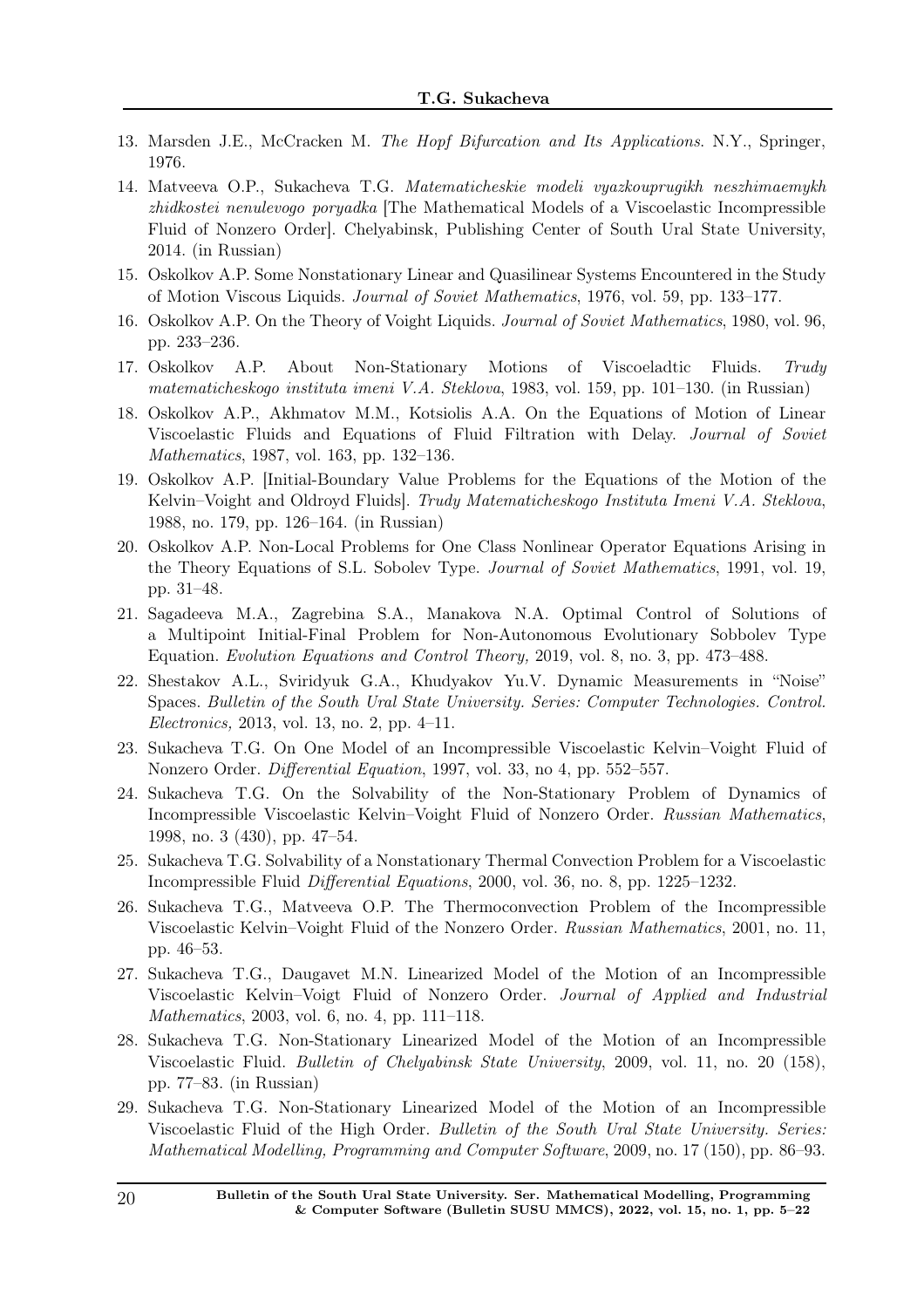- 30. Sukacheva T.G. Thermoconvection Problem for a Linearized Model of an Incompressible Viscoelastic Fluid of Nonzero Order. Bulletin of the South Ural State University. Series: Mathematical Modelling, Programming and Computer Software, 2011, no. 37 (254), pp. 40–53.
- 31. Sukacheva T.G. Generalized Linearized Model of Thermal Convection of an Incompressible Viscoelastic Fluid of Nonzero Order. Bulletin of the South Ural State University. Series: Mathematical Modelling, Programming and Computer Software, 2012, no. 5 (264), pp. 75–87.
- 32. Sukacheva T.G., Kondyukov A.O. Phase Space of a Model of Magnetohydrodynamics. Differential Equations, 2015, vol. 51, no. 4, pp. 502–509. DOI: 10.1134/S0012266115040072
- 33. Sukacheva T.G., Matveeva O.P. Taylor's Problem for a Model of an Incompressible Viscoelastic Fluid of Zero Order. *Differential Equation*, 2015, vol. 51, no. 6, pp. 771–779.
- 34. Sukacheva T.G., Kondyukov A.O. Phase Space of a Model of Magnetohydrodynamics of Nonzero Order. Differential Equations, 2017, vol. 53, no. 8, pp. 1054–1061. DOI: 10.1134/S0012266117080109
- 35. Sviridyuk G.A. A Model for the Dynamics of an Incompressible Viscoelastic Fluid. Soviet Mathematics (Izvestiya VUZ. Matematika), 1988, vol. 32, no. 1, pp. 94–100.
- 36. Sviridyuk G.A., Sukacheva T.G. Phase Spaces of a Class of Operator Semilinear Equations of Sobolev Type. Differential Equations, 1990, vol. 26, no. 2. pp. 188–195.
- 37. Sviridyuk G.A., Sukacheva T.G. The Cauchy Problem for a Class of Semilinear Equations of Sobolev Type. Siberian Mathematical Journal, 1990, vol. 31, no. 5, pp. 794–802.
- 38. Sviridyuk G.A. One Problem for the Generalized Boussinesq Filtration Equation. Soviet Mathematics (Izvestiya VUZ. Matematika) , 1989, vol. 33, no. 2, pp. 62–73.
- 39. Sviridyuk G.A. Solvability of the Viscoelastic Thermal Convection Problem of Incompressible Fluid. Russian Mathematics, 1990, no. 12, pp. 65–70.
- 40. Sviridyuk G.A. Semilinear Equations of Sobolev Type with a Relatively Bounded Operator. Doklady Mathematics, 1991, vol. 43, no. 3, pp. 797–801.
- 41. Sviridyuk G.A. Quasistationary Trajectories of Semilinear Dynamical Equations of Sobolev Type. Russian Academy of Sciences. Izvestiya Mathematics, 1994, vol. 42, no. 3, pp. 601–614.
- 42. Sviridyuk G.A. On the General Theory of Operator Semigroups. Russian Mathematical Surveys, 1994, vol. 49, no. 4, pp. 45–74. DOI: 10.1070/RM1994v049n04ABEH002390
- 43. Sviridyuk G.A. On a Model of the Dynamics of a Weakly Compressible Viscoelastic Fluid. Russian Mathematics (Izvestiya VUZ. Matematika), 1994, vol. 38, no. 1, pp. 59–68.
- 44. Sviridyuk G.A., Efremov A.A. An Optimal Control Problem for a Class of Linear Equations of Sobolev Type. Russian Mathematics, 1996, no. 12, pp. 60–71.
- 45. Sviridyuk G.A., Sukacheva T.G. On the Solvability of a Nonstationary Problem Describing the Dynamics of an Incompressible Viscoelastic Fluid. Mathematical Notes, 1998, vol. 63, no. 3, pp. 388–395.
- 46. Sviridyuk G.A., Fedorov V.E. Linear Sobolev Type Equations and Degenerate Semigroups of Operators. Utrecht, Boston, Köln, Tokyo, VSP, 2003.
- 47. Sviridyuk G.A., Shemetova V.V. Hoff's Equations on Graphs. Differential Equations, 2006, vol. 42, no. 1, pp. 139–145.
- 48. Sviridyuk G.A., Zamyshlyaeva A.A., Zagrebina S.A. Multipoint Initial-Final Value for One Class of Sobolev Type Models of Higher Order with Additive "White Noise". Bulletin of the South Ural State University. Series: Mathematical Modelling, Programming and Computer Software, 2018, vol. 11, no. 3, pp. 103–117. DOI: 10.14529/mmp180308
- 49. Truesdell C. A First Course in Rational Continuum Mechanics. N.Y., Academic Press, 1977.

Вестник ЮУрГУ. Серия <sup>≪</sup>Математическое моделирование

и программирование» (Вестник ЮУрГУ ММП). 2022. Т. 15, № 1. С. 5–22